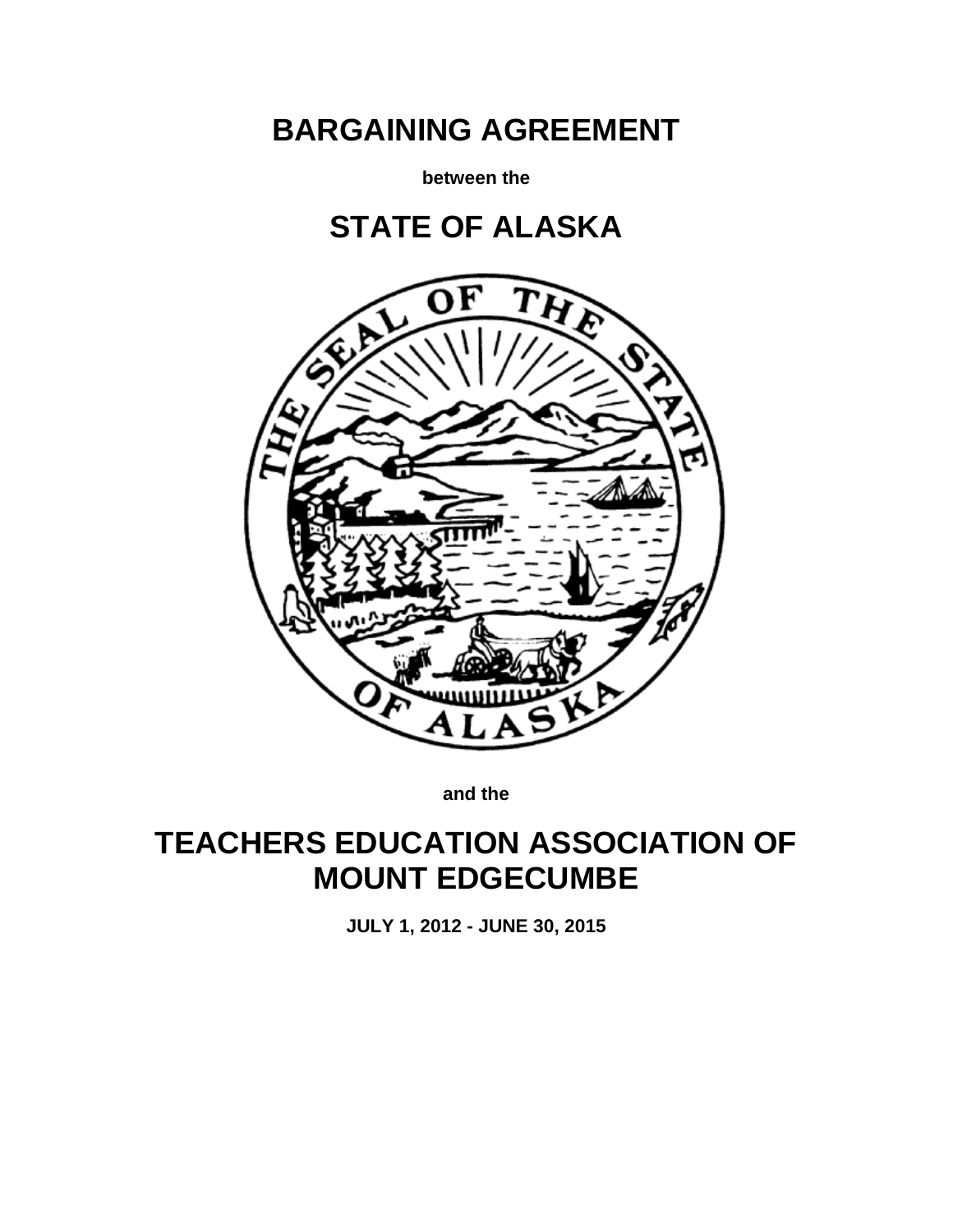## **TABLE OF CONTENTS**

| <b>DEFINITIONS</b>                                            | $\overline{4}$           |
|---------------------------------------------------------------|--------------------------|
| <b>ARTICLE 1</b>                                              | $\overline{\mathcal{L}}$ |
| <b>General Provisions</b>                                     | $\overline{\mathcal{L}}$ |
| Section 1: Nondiscrimination                                  | $\overline{\mathcal{A}}$ |
| Section 2: Management Rights                                  | $\overline{\mathcal{A}}$ |
| Section 3: Savings and Separability                           | $\overline{\mathcal{L}}$ |
| Section 4: Reproduction of Agreement                          | 5                        |
| Article 2                                                     | 5                        |
| Negotiations Procedure and Association Security               | 5                        |
| Section 1: Recognition                                        | 5                        |
| Section 2: Inaugurating Negotiations                          | 5                        |
| Section 3: Impasse Resolution                                 | 5                        |
| Section 4: Agency Fee                                         | 5                        |
| Section 5: Dues                                               | 6                        |
| Article 3                                                     | 6                        |
| Duration of Agreement                                         | 6                        |
| Section 1                                                     | 6                        |
| Section 2                                                     | 6                        |
| Section 3                                                     | 6                        |
| Article 4                                                     | 7                        |
| <b>Association Rights</b>                                     | 7                        |
| Section 1: Access to Buildings                                | 7                        |
| Section 2: Communication                                      | $\overline{7}$           |
| Section 3: Use of Facilities and Equipment                    | $\overline{7}$           |
| Section 4: Access to Information                              | $\overline{7}$           |
| Section 5: Exclusive Rights                                   | $\overline{7}$           |
| Section 6: Steward Leave                                      | 7                        |
| Section 7: Union Leave Bank                                   | 8                        |
| Article 5                                                     | 8                        |
| Grievance Procedure                                           | 8                        |
| Section 1: Definitions                                        | 8                        |
| Section 2: Purpose                                            | 8                        |
| Section 3: General Provisions                                 | 8                        |
| Section 4: Grievance Steps                                    | 9                        |
| Section 5: Board of Arbitrators                               | 10                       |
| Section 6: Authority of Arbitrator                            | 11                       |
| Section 7: Arbitration Witnesses                              | 11                       |
| Article 6                                                     | 11                       |
| <b>Standard Teacher Contract</b>                              | 11                       |
| Article 7                                                     | 11                       |
| <b>Teacher Rights</b>                                         | 11                       |
| Section 1: Student Evaluation                                 | 11                       |
| Section 2: Academic Freedom                                   | 12                       |
| Section 3: Personal Freedom                                   | 12                       |
| Section 4: Political Activity                                 | 13<br>13                 |
| Section 5: Workday<br>Section 6: Meal Periods                 | 13                       |
| Section 7: Preparation Time                                   | 13                       |
| Section 8: Legal Indemnification                              | 14                       |
| Article 8                                                     | 15                       |
| Dismissals, Non-Retention, Discipline, and Reduction in Force | 15                       |
| Section 1: Dismissal                                          | 15                       |
| Section 2: Discipline                                         | 15                       |
| Section 3: Layoff                                             | 16                       |
| Article 9                                                     | 16                       |
|                                                               |                          |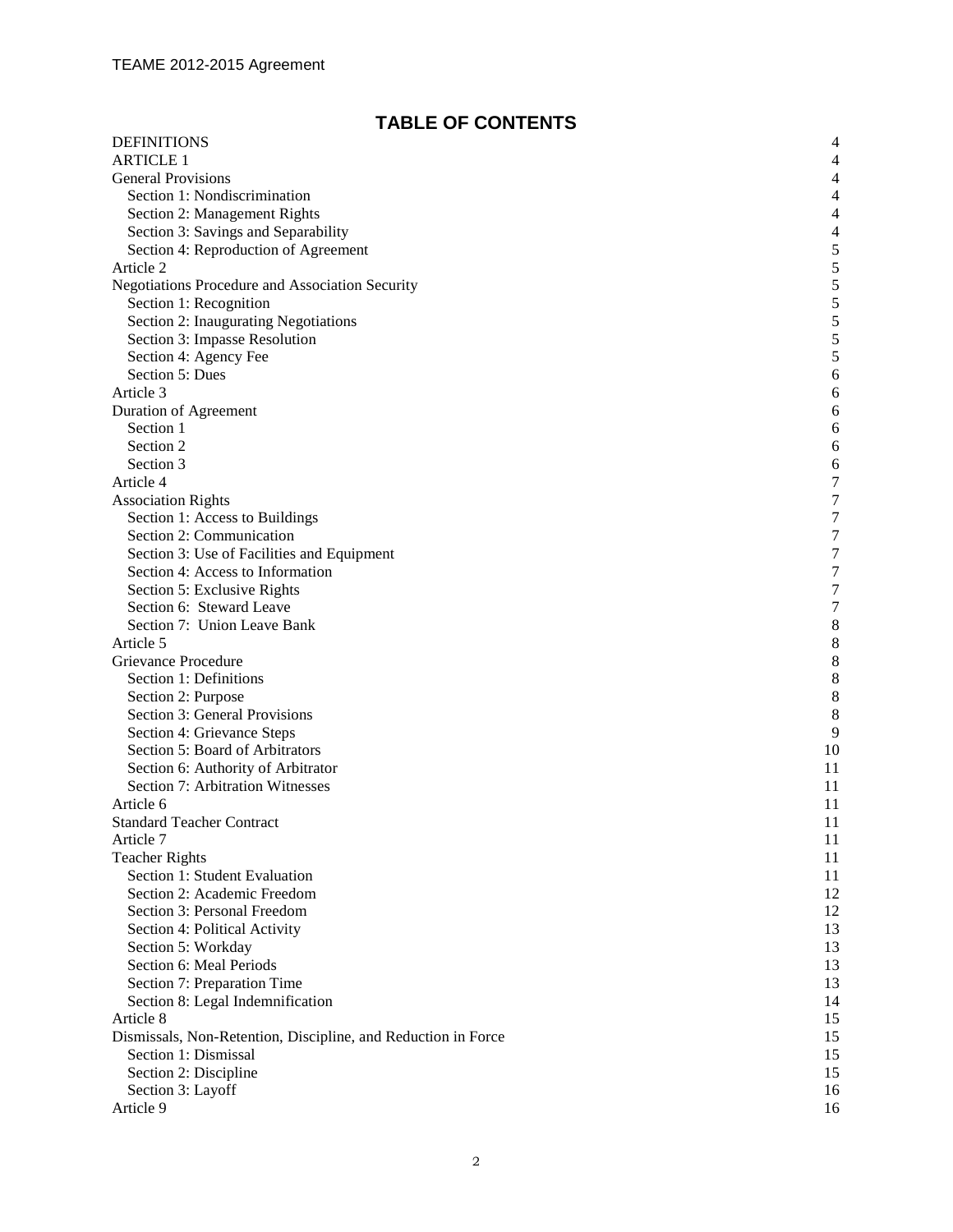| Vacancies, Assignment, and Transfers                                                                                               | 16     |
|------------------------------------------------------------------------------------------------------------------------------------|--------|
| Section 1: Vacancies                                                                                                               | 16     |
| Section 2: Procedures                                                                                                              | 16     |
| Section 3: Involuntary Transfers and Reassignment                                                                                  | 17     |
| Section 4: Student Discipline                                                                                                      | 17     |
| Article 10                                                                                                                         | 17     |
| Evaluations                                                                                                                        | 17     |
| Section 1: Instrument/Criteria                                                                                                     | 17     |
| Section 2                                                                                                                          | 17     |
| Section 3: Teacher Evaluation of Administrators                                                                                    | 18     |
| Section 4: Personnel Files                                                                                                         | 18     |
| Article 11                                                                                                                         | 19     |
| <b>Continuing Education</b>                                                                                                        | 19     |
| Article 12                                                                                                                         | 20     |
| Leave                                                                                                                              | $20\,$ |
| Section 1: Personal Leave                                                                                                          | 20     |
| Section 2: Use of Personal Leave                                                                                                   | 20     |
| Section 3: Family and Medical Leave                                                                                                | 21     |
| Section 4: Accumulation of Personal Leave                                                                                          | 21     |
| Section 5: Donation of Leave                                                                                                       | 21     |
| Section 6: Terminal Leave                                                                                                          | 22     |
| Section 7: Sick Leave                                                                                                              | 22     |
| Section 8: Professional Improvement                                                                                                | 23     |
| Section 9: Leave Cash-In                                                                                                           | 23     |
| Section 10: Sabbatical Leave                                                                                                       | 23     |
| Section 11: Medical Leave Bank                                                                                                     | 24     |
| Section 12: Medical Leave Bank Use                                                                                                 | 24     |
| Article 13                                                                                                                         | 24     |
| Salary                                                                                                                             | 24     |
| Section 1: Alaska Geographic Differential Pay                                                                                      | 25     |
| Effective July 1, 2010, all members working in Sitka shall receive a Sitka Alaska geographical differential<br>А.                  |        |
| of 5% to the TEAME wage scale.                                                                                                     | 25     |
| Section 2: Compensation                                                                                                            | 25     |
| <b>B.</b><br>Effective July 1, 2011, the above wage scale in effect on July 1, 2009, shall increase by one percent $(1\%)$ .<br>25 |        |
| Section 3: Placement on Column                                                                                                     | 26     |
| Error! Bookmark not defined.<br>Section 4: Health Insurance                                                                        |        |
| <b>Section 5: Contract Extensions</b>                                                                                              | 27     |
| Section 6: Student Activity Sponsorship                                                                                            | 28     |
| Section 7: Student Activity Sponsorship Schedule                                                                                   | 29     |
| Section 8: Payroll Deductions                                                                                                      | 29     |
| Article 14                                                                                                                         | 31     |
| <b>Conclusion of Collective Bargaining</b>                                                                                         | 31     |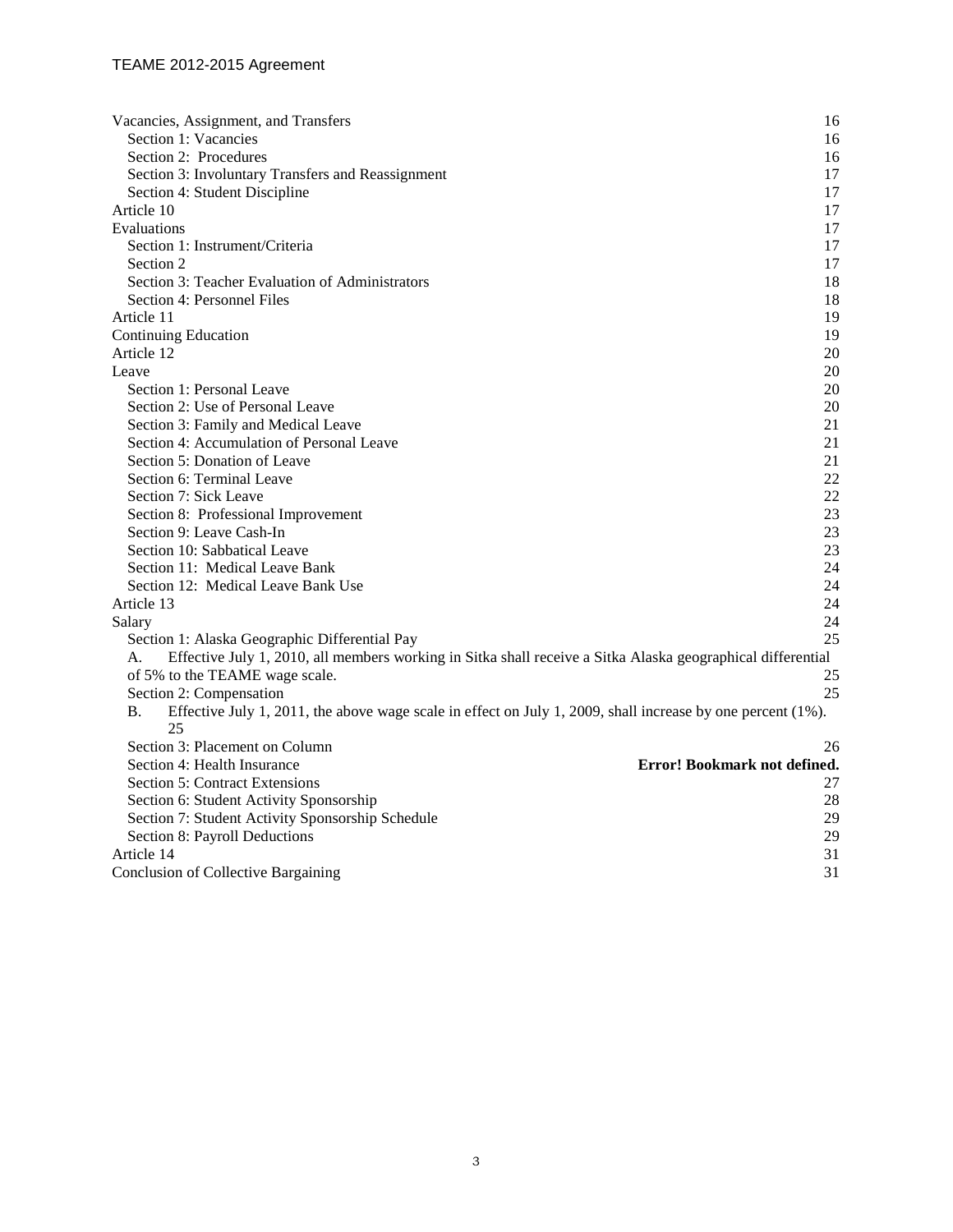## **DEFINITIONS**

<span id="page-3-0"></span>For the purposes of this Agreement, the following terms are defined, as follows:

A. State means the State of Alaska.

B. TEAME means the Teachers' Education Association of Mt. Edgecumbe.

C. School Board means the Alaska State Board of Education.

D. Employer means the State of Alaska or a designated representative of the State or an agency of the State.

E. Immediate Supervisor means the academic principal for all teachers except those assigned to the residential program; Immediate Supervisor for teachers assigned to the residential program means the residential principal.

F. Superintendent means the director of Mt. Edgecumbe High School (MEHS).

G. Teacher means any person employed full time for the entire school year, in conjunction with the program at MEHS who is required to be certificated except the superintendent, assistant principal, academic principal, residential principal or any employee who is not assigned to a teaching assignment. This definition also includes the counselor, the librarian, and technology staff.

## **ARTICLE 1 GENERAL PROVISIONS**

<span id="page-3-3"></span><span id="page-3-2"></span><span id="page-3-1"></span>Section 1: Nondiscrimination

The State and the Association agree that there shall be no discrimination concerning terms and conditions of employment or TEAME admission or representation on the basis of race, creed, color, religion, age, national origin, sex, domicile, marital status, change in marital status, genetic information, physical or mental disabilities, pregnancy, parenthood, membership or participation in Association activities.

<span id="page-3-4"></span>Section 2: Management Rights

Except – and only to the extent – that specific provision of this Agreement expressly provide otherwise, it is hereby mutually agreed that the Employer has, and shall continue to retain, regardless of the frequency of exercise, rights to operate and manage its affairs in each and every respect.

Nothing in this Article shall be considered as superseding those rights granted to the Association in the articles and/or amendments of this Agreement.

<span id="page-3-5"></span>Section 3: Savings and Separability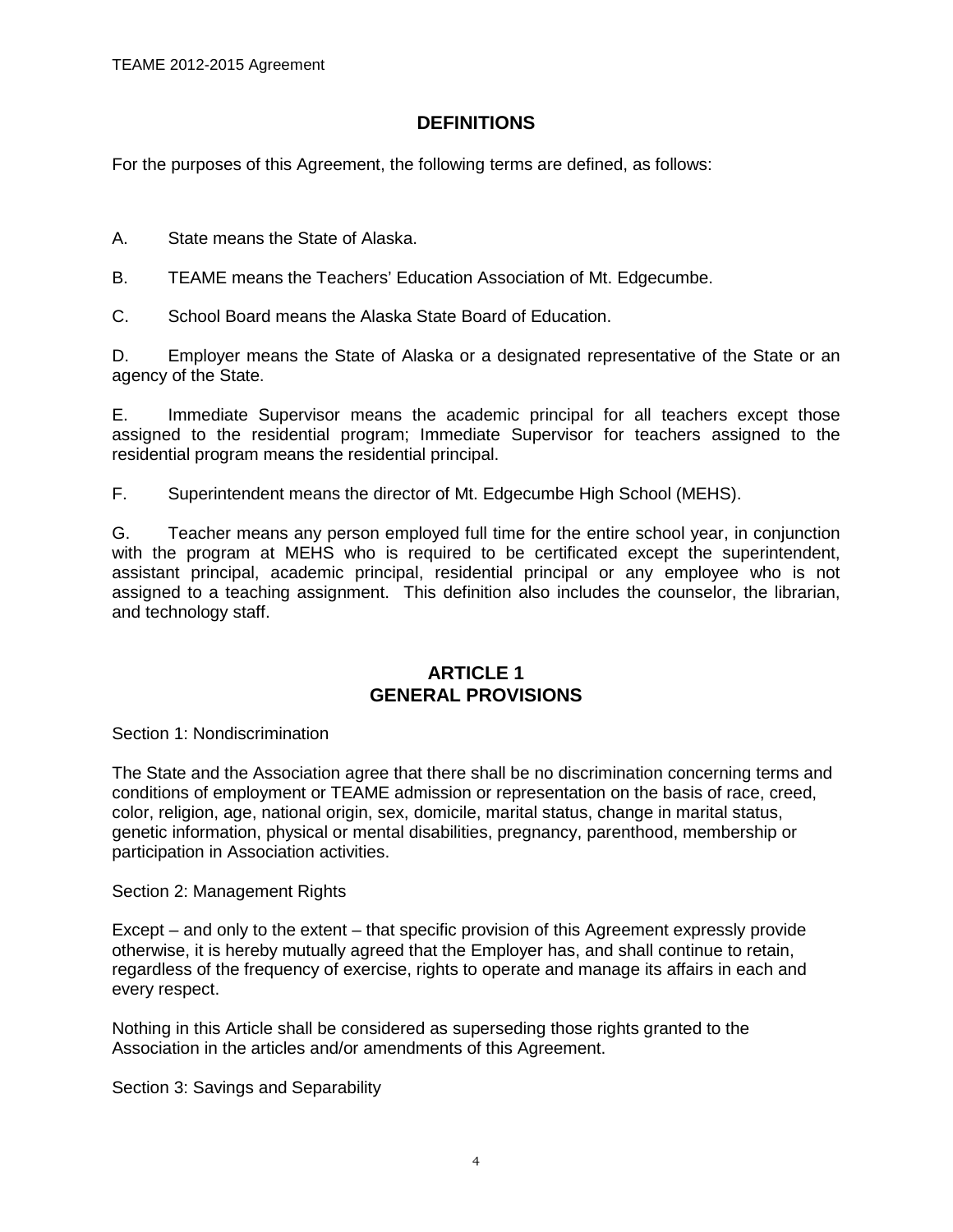If any article, section, or subsection of this Agreement or any application of this Agreement to any employee or group of employees is held to be contrary to law, then such provision or application shall not be deemed valid or subsisting, except to the extent permitted by law, but all other provisions or applications shall continue in full force and effect. Furthermore, the State and Association shall within ten (10) calendar days enter into negotiations to replace any provision found to be contrary to law.

<span id="page-4-0"></span>Section 4: Reproduction of Agreement

Copies of this Agreement shall be supplied by the State within ninety (90) calendar days after the Agreement is signed and presented to all teachers now employed, or hereafter employed. The State shall furnish five (5) additional copies of this Agreement to the Association for its use.

## **ARTICLE 2 NEGOTIATIONS PROCEDURE AND ASSOCIATION SECURITY**

<span id="page-4-3"></span><span id="page-4-2"></span><span id="page-4-1"></span>Section 1: Recognition

The State recognizes, in accordance with AS 23.40.070-23.40.260, the Teachers' Education Association of Mt. Edgecumbe as the exclusive representative for all teachers in the bargaining unit for the purpose of negotiating to achieve mutually satisfactory agreements on matters pertaining to their employment and the fulfillment of their professional duties.

<span id="page-4-4"></span>Section 2: Inaugurating Negotiations

The parties agree to meet at a mutually agreeable time in August, 2014, to discuss establishment of a time to begin negotiations for a successor agreement.

<span id="page-4-5"></span>Section 3: Impasse Resolution

If no agreement is reached despite implementation of the foregoing procedures and the best efforts of the negotiating teams, the mediation procedure in AS 23.40.200(g) for resolving impasse shall be followed.

## <span id="page-4-6"></span>Section 4: Agency Fee

A. The National Education Association (NEA) shall fulfill its duty to represent all TEAME teachers without respect to membership in the Association.

B. For the life of the Agreement, all teachers covered by this agreement shall, as a condition of continued employment, either be or become a member of NEA and pay NEA dues, or pay a monthly agency fee to the NEA equal to the dues assessment made of all members of TEAME. The fee shall be subject to all legal requirements of the bargaining agent.

C. Teachers who are members of the NEA shall remain members for the duration of this Agreement, except that teachers may withdraw from membership during an annual thirty (30) day period immediately prior to September 30<sup>th</sup>. Any teacher who withdraws from membership shall be obligated to pay a monthly agency fee to NEA as a condition of continued employment.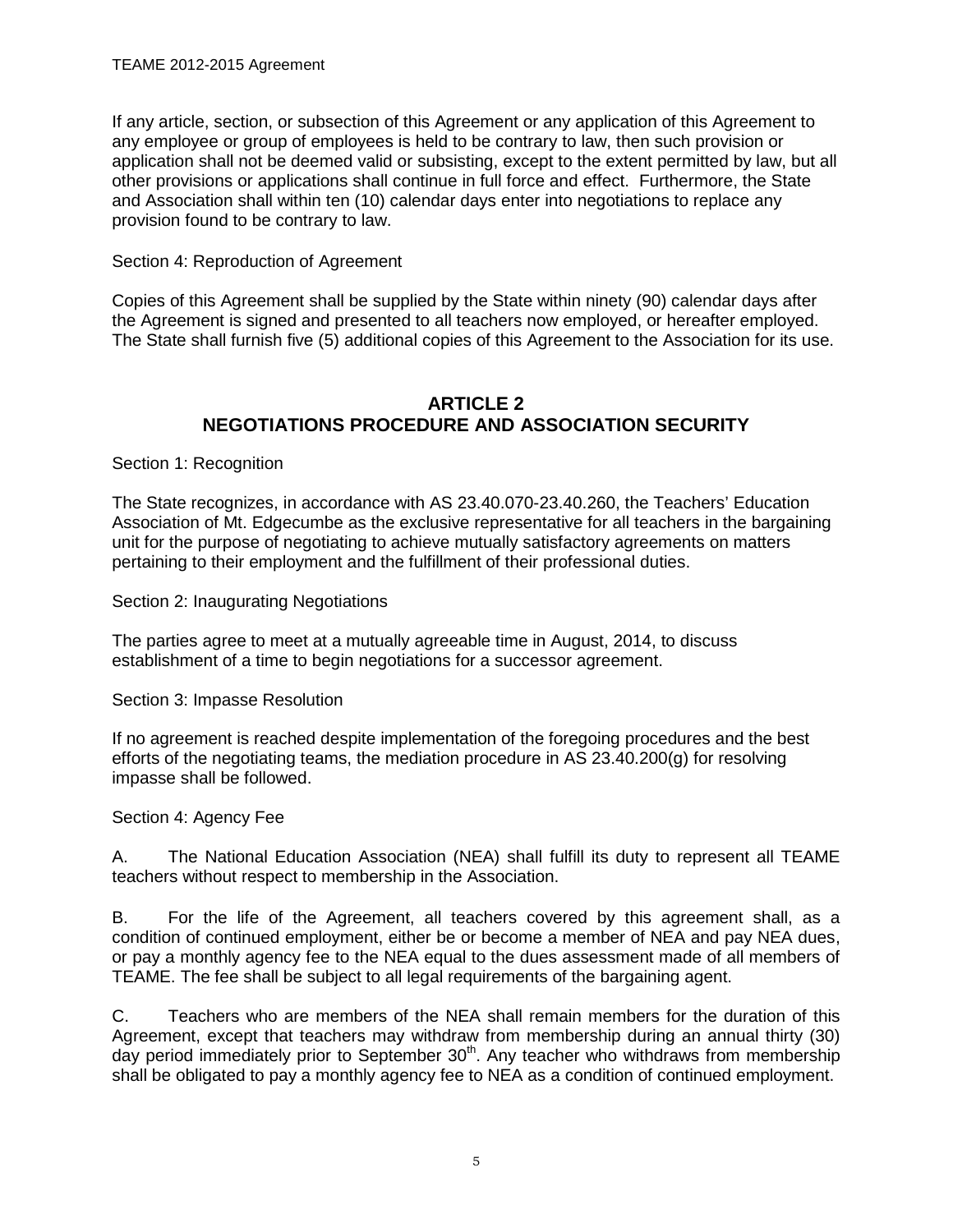#### <span id="page-5-0"></span>Section 5: Dues

A. Upon receipt by the Employer of a check off authorization dated and executed by the teacher which includes the bargaining unit member's Employee Identification Number, the Employer shall deduct from the teacher's wages the amount of NEA membership dues or agency fee owed. The Employer will forward the monies so deducted to NEA together with a list of teachers from whose wages such monies were deducted not later than fifteen (15) working days after deduction. The Employer shall deduct from a teacher's wages only the amount of money which the NEA has certified in writing is the amount of monthly dues or agency fees.

If, for any payroll period in which the Employer is obligated to make deductions pursuant to this section, the wages owed a teacher after mandatory deductions are less than the authorized dues or fees to be deducted pursuant to this Article, the Employer shall withhold the amount from the second semi-monthly pay period.

B. Payroll deduction authorizations for dues or agency fees may be canceled by the teacher upon thirty (30) days written notice to the Employer, who shall notify NEA prior to the cessation of the deduction. Such cancellations may be processed only during an annual thirty (30) day period immediately preceding September 30. The cancellation of payroll deduction does not relieve that teacher from the requirement of agency fee payment.

C. The TEAME/NEA president shall notify the Director of the Division of Finance in writing of any increase or decrease in authorized dues or agency fees at least thirty (30) days prior to the effective date of the rate changes.

## **ARTICLE 3 DURATION OF AGREEMENT**

<span id="page-5-3"></span><span id="page-5-2"></span><span id="page-5-1"></span>Section 1

This Agreement shall become effective July 1, 2012, upon ratification by TEAME and approval of the Legislature and TEAME. This Agreement shall continue in full force and effect through June 30, 2015.

## <span id="page-5-4"></span>Section 2

Either party may, by written notice, initiate negotiations for a successor agreement as provided in Article 2, Section 2.

## <span id="page-5-5"></span>Section 3

The terms set forth herein shall be included by reference in the contracts of all teachers employed by MEHS. This Agreement shall be made a part of the teacher's individual comprehensive contract with the same force and effect as though fully set forth therein, and it shall remain in full force and effect up to and including June 30, 2015. This Agreement shall be altered, changed, added to, deleted from or modified only through the voluntary, mutual consent of the State and TEAME. Agreement to the commitments contained herein will have full force and effect.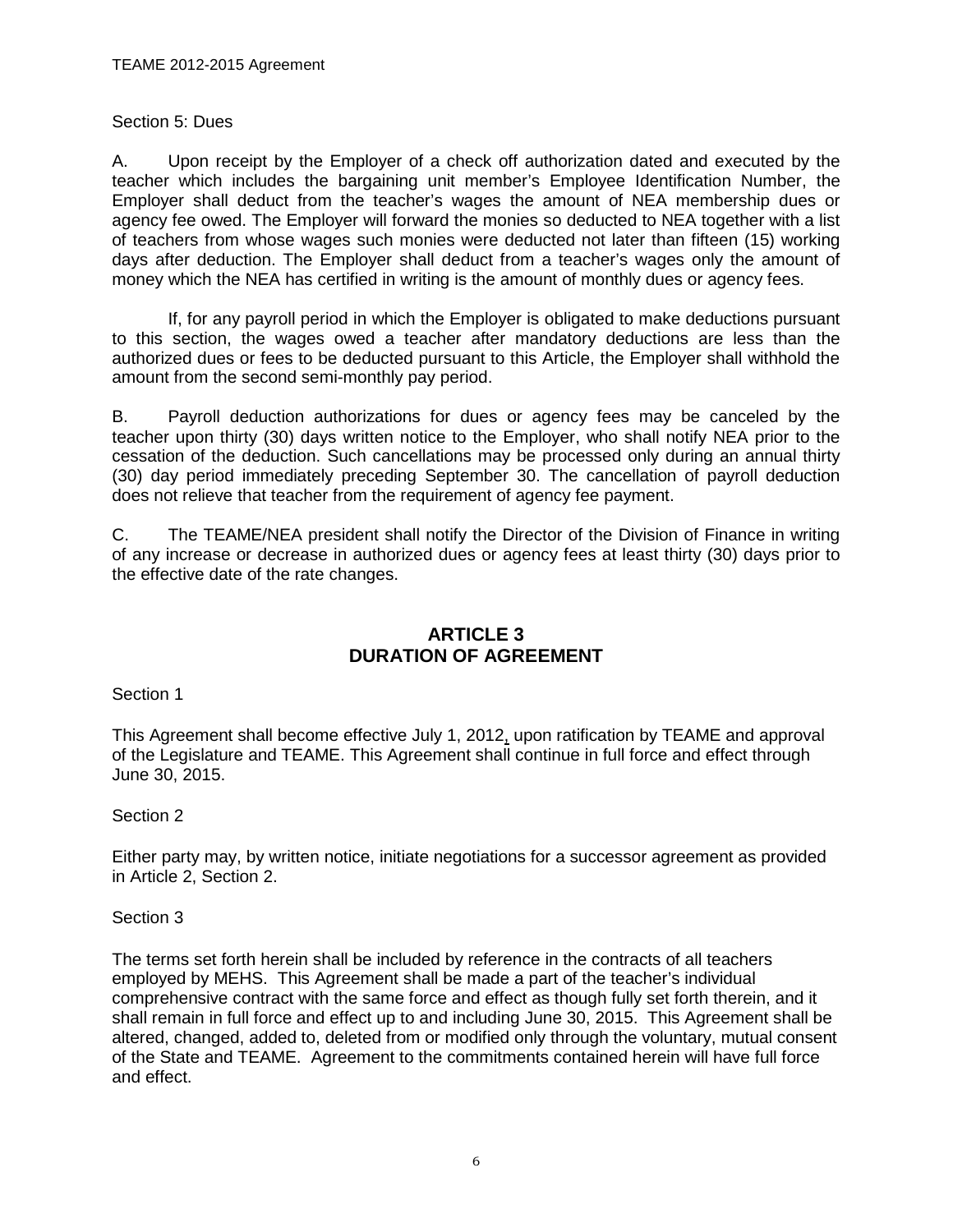## **ARTICLE 4 ASSOCIATION RIGHTS**

#### <span id="page-6-2"></span><span id="page-6-1"></span><span id="page-6-0"></span>Section 1: Access to Buildings

Duly authorized representatives of the Association shall be permitted to transact official Association business on school property outside the normal work day (8:00a.m. – 4:30p.m.) provided such right is not abused and does not disrupt normal school activities.

#### <span id="page-6-3"></span>Section 2: Communication

The Association shall have the right to use MEHS mails both traditional and electronic and MEHS mailboxes to distribute Association material outside the normal workday (8:00a.m. – 4:30p.m.). Electronic use will be in accordance with the State's Technology Policy.

#### <span id="page-6-4"></span>Section 3: Use of Facilities and Equipment

The Association shall have the right to use school facilities and equipment including, but not limited to, typewriters, computers, photocopy machines, other duplication equipment, calculating machines, local telephone and audiovisual equipment when such equipment is not otherwise in use, provided such right is not abused and does not disrupt normal school activities. The Association shall pay for incidentals to such use. Allegations of abuse of this right shall be resolved pursuant to Article 5. The Association shall have the right to use school buildings for meeting at no charge.

<span id="page-6-5"></span>Section 4: Access to Information

The State agrees to furnish to the Association, upon request, information relevant to the Association's responsibilities as the recognized bargaining agent.

<span id="page-6-6"></span>Section 5: Exclusive Rights

The rights granted to TEAME shall not be granted or extended to any other organization claiming to represent teachers at MEHS during the life of this Agreement.

#### <span id="page-6-7"></span>Section 6: Steward Leave

The Union President or the President's designee shall be allowed to handle complaints and grievances under this Agreement during working hours. The President or designee shall suffer no loss in compensation for time spent handling complaints and grievances for up to eight (8) hours per month. All time spent in such activities shall be recorded on a State form which clearly identifies the activity as release time. Release from work to perform steward functions will normally be pre-approved and will not be unreasonably denied.

The State form will be prepared and submitted to administration for recording purposes. If possible the form will be submitted in advance; however, when not feasible, the form will be prepared and submitted to administration within a reasonable period of time within the affected pay period.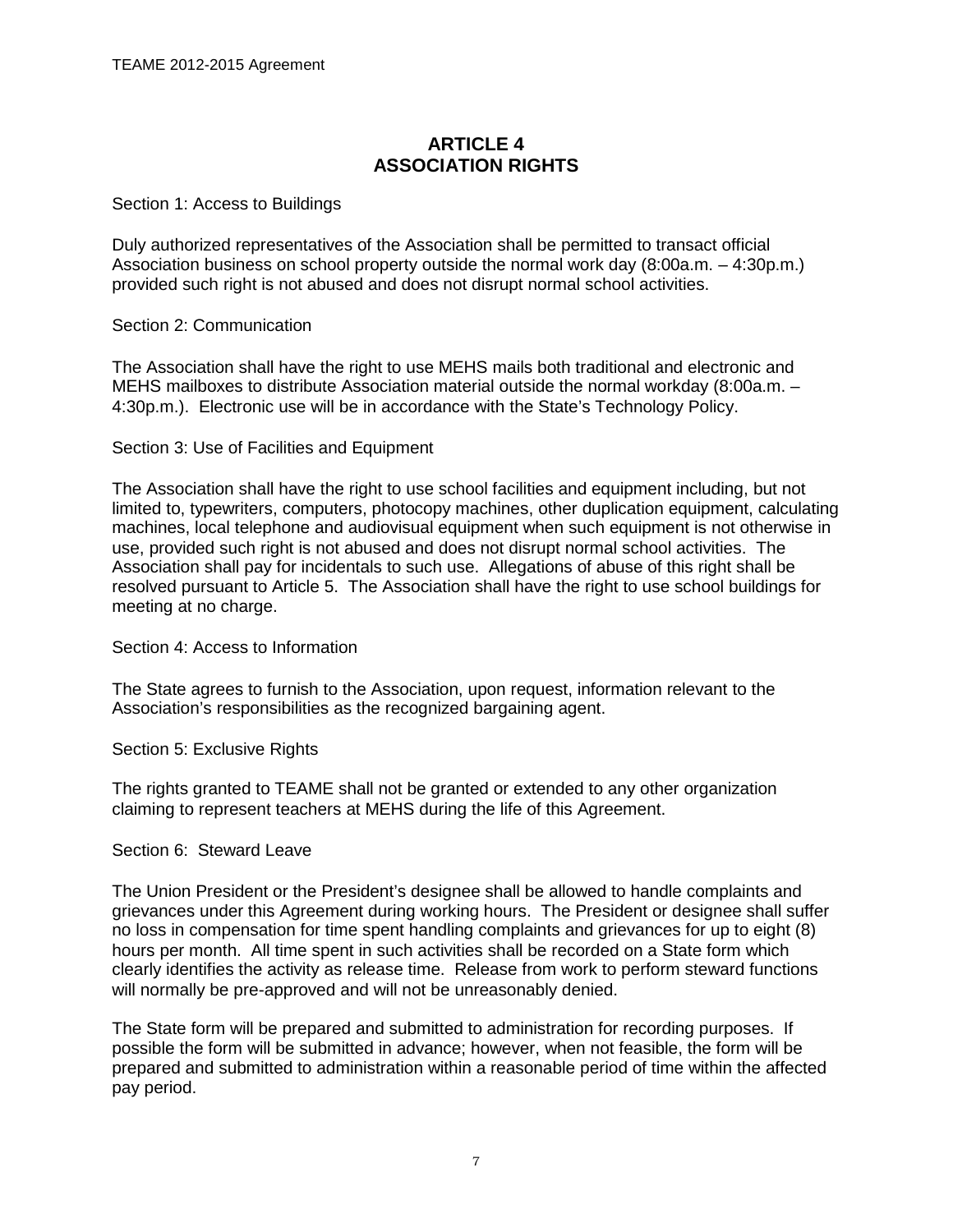#### <span id="page-7-0"></span>Section 7: Union Leave Bank

Union leave will be used by request of the Association President. A leave request with the name of the member shall be submitted to management for accounting purposes.

Each bargaining unit member shall be charged with four (4) hours of leave annually on or before November  $1<sup>st</sup>$ . If the Union Leave Bank has one hundred sixty (160) hours on November  $1<sup>st</sup>$ there will be no assessment of the unit members' leave in that school year.

## **ARTICLE 5 GRIEVANCE PROCEDURE**

<span id="page-7-3"></span><span id="page-7-2"></span><span id="page-7-1"></span>Section 1: Definitions

A. A grievance shall be defined as any controversy or dispute involving the application or interpretation of the terms of this Agreement arising between the Association or any teacher(s) and the Employer.

B. The grievant(s) is the teacher(s) or the Association pursuing the controversy or dispute through the grievance-arbitration procedure.

#### <span id="page-7-4"></span>Section 2: Purpose

The parties agree that they will promptly attempt to adjust grievances arising between them. The purpose of the procedure described herein is to secure, at the lowest possible level, mutually agreeable solutions to the grievances that may, from time to time, arise between the parties. The parties agree that these proceedings will be kept as confidential as may be appropriate at any level of the procedure.

Within the framework of this Agreement, the grievant and/or the Association shall use the following procedure as the sole means of settling said grievances. It is further agreed that the parties covered herein shall be bound, consistent with the terms of this Article, by any written decisions, determinations, agreements, or settlements that may be effectuated through this grievance-arbitration procedure.

#### <span id="page-7-5"></span>Section 3: General Provisions

A. Any grievance must be brought to the attention of the Employer, consistent with the procedures set forth in this Article, within thirty (30) working days of the date the teacher first knew of or first received notice of the disputed action or inaction upon which the grievance is based, whichever is later, to receive use of the grievance procedure.

A dismissal, demotion, or suspension grievance must be brought to the attention of the Employer through the Association within fifteen (15) working days of the effective date of the action, or the date the teacher becomes aware of the action, whichever is later, to received the use of the grievance procedure.

It is agreed that all grievances resulting from dismissal, demotion or single suspension in excess of thirty (30) calendar days of a teacher covered by this Agreement shall be entered into the procedure at Level Three.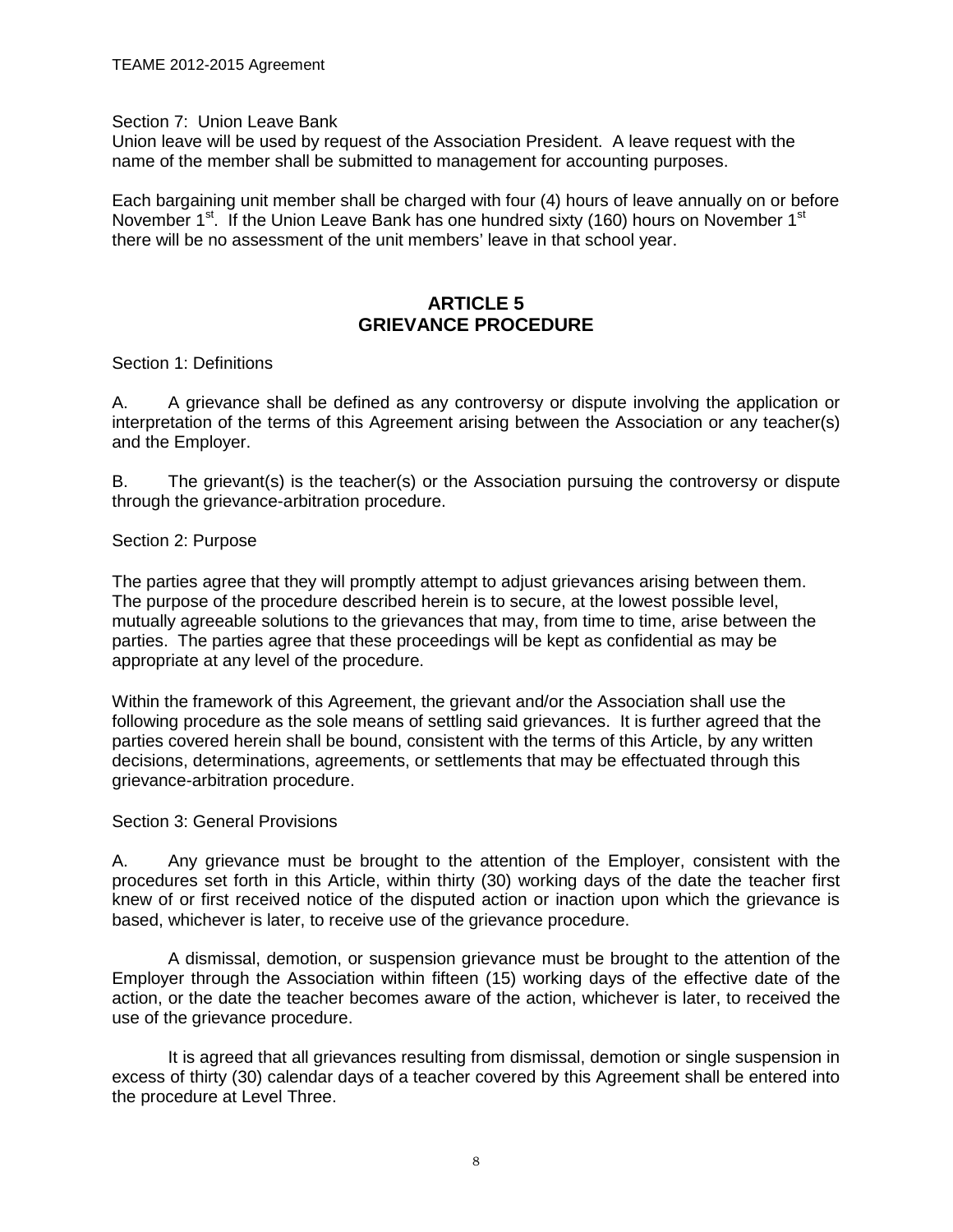B. Throughout the grievance procedure, the number of days indicated at each level should be considered as a maximum and every effort should be made to expedite the process. The time limits specified may be extended by mutual agreement. The time limits for submission of a grievance at Level Two shall be counted from the date of receipt of the response from the Employer or the date the response is due, whichever is earlier. The time limits for a response to a grievance shall be counted from the date of receipt of the grievance from the Association or the grievant.

Date of receipt of a grievance or response shall be seven (7) calendar days following the date of postmark or the date of a signed verification or receipt, whichever is earlier.

C. If the Employer does not comply in rendering a decision within the time allotted after the grievance is submitted, such failure shall entitle the Association to take the grievance to the next level of the grievance procedure. Grievances not advanced within the time frames provided or altered by mutual agreement will not be considered active.

D. If a designated representative of the Association attends an arbitration during the working day, s/he will, upon notice to the Employer, be granted reasonable accommodation for release time, in order to permit participation in the arbitration. A teacher, whose appearance in such proceedings as an Employer witness is necessary, will be accorded the same right.

E. If in the judgment of the Association, a grievance affects two or more teachers in the same manner, the Association may file a class action grievance within thirty (30) calendar days after learning of the action or inaction upon which the grievance is based. The processing of such grievance will commence at Level Two.

F. All copies and originals of documents, exhibits, written communications, and records dealing with the processing of a grievance shall be filed in a separate grievance file and will not be kept in the personnel file of any of the participants.

G. Forms for use in processing grievances shall be jointly developed and/or approved by the Association and the Employer.

<span id="page-8-0"></span>Section 4: Grievance Steps

## A. Level One

Within 30 days of the disputed action or inaction or within 30 calendar days from the date the teacher is made aware of the action or inaction, whichever is later, the grievant shall first present a grievance in writing to his/her first level supervisor outside the bargaining unit. The supervisor shall attempt to resolve the matter and report his/her decision in writing to the grievant within ten (10) working days of its presentation.

## B. Level Two

If the grievant is not satisfied with the disposition of his/her grievance at Level One, the Association may file a written grievance with the Superintendent within ten (10) working days after the written response at Level One is due or received, whichever is earlier. The written appeal shall state specifically which Article(s) and/or Section(s) of the Agreement the Employer may have violated. The Superintendent shall submit his/her decision and the reasons therefore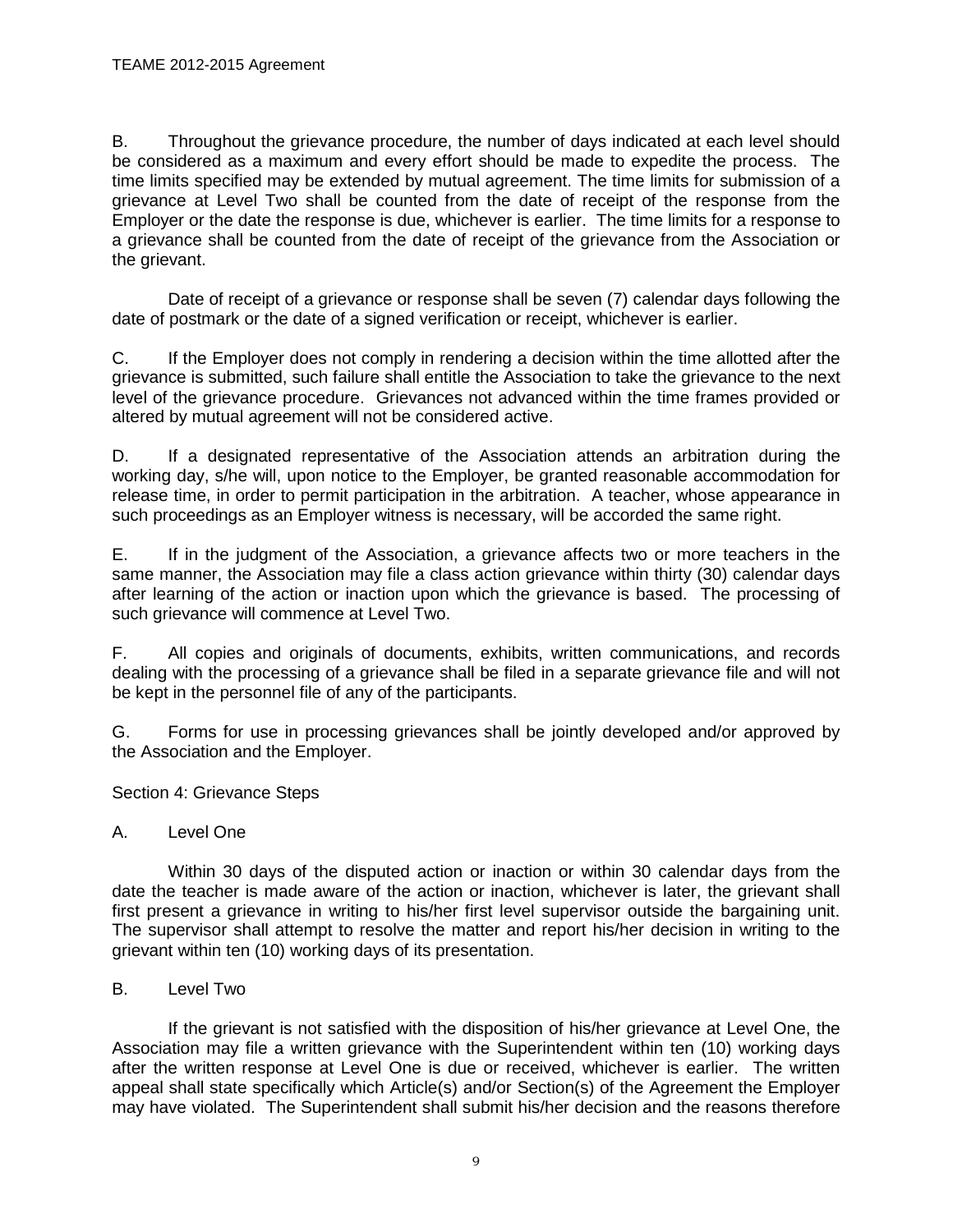in writing to the Association within ten (10) working days after receipt of the grievance at Level Two.

## C. Level Three

If the grievant is not satisfied with the disposition of his/her grievance at Level Two, the Association may file a written grievance with the Senior Management Consultant for the General Service Team within ten (10) working days after the written response at Level Two is due or received, whichever is earlier. The written appeal shall state specifically which Article(s) and/or Section(s) of the Agreement the Employer may have violated. The Senior Management Consultant shall submit his/her decision and the reasons therefore in writing to the Association within twenty (20) working days after receipt of the grievance at Level Two.

Settlements reached at Level One or Level Two shall be binding only if such settlements are consistent with the provisions of this Agreement and policies and regulations of the Employer. Grievances settled at Level One or Level Two found to be inconsistent with this Agreement may be reopened by the Employer through a written notice to the Association within fifteen (15) working days from the date of the settlement.

#### D. Level Four

If the Association is not satisfied with the disposition of the grievance at Level Three, the Association may appeal in writing the Level Three decision to the Commissioner of the Department of Administration within twenty (20) working days after the decision at Level Three is due or received, whichever is earlier. The written appeal shall state, when appropriate, specifically which Article(s) and Section(s) of the Agreement the Employer may have violated. The Commissioner of the Department of Administration, or designee, shall submit his/her decision and the reasons therefore in writing to the Association within twenty (20) working days after receipt of the grievance at Level Four.

## E. Arbitration

If the Association is not satisfied with the disposition of a grievance at Level Four, the Association may appeal in writing the Level Four decision binding arbitration within fifteen (15) working days after the decision at Level Four is due or received, whichever is earlier. Within twenty (20) working days after the written appeal to arbitrate is received, the Employer and the Association will meet to select an arbitrator from the current panel of arbitrators by alternately striking names from the panel until only one name remains. The remaining name shall serve as the arbitrator. If the selected arbitrator cannot serve within a reasonable period of time, the parties will mutually agree upon another arbitrator. The first strike shall be determined by a coin toss.

#### <span id="page-9-0"></span>Section 5: Board of Arbitrators

The panel of arbitrators will be seven (7) Pacific Northwest arbitrators jointly requested by the Association and the Employer from the United States Federal Mediation and Conciliation Service (USFMCS) within thirty (30) working days of the signing of the Agreement. If either the Employer or Association so desires, a new panel of seven (7) arbitrators may be requested at the end of each six month period. This does not preclude the parties from compiling a mutually agreeable list without the assistance of the USFMCS.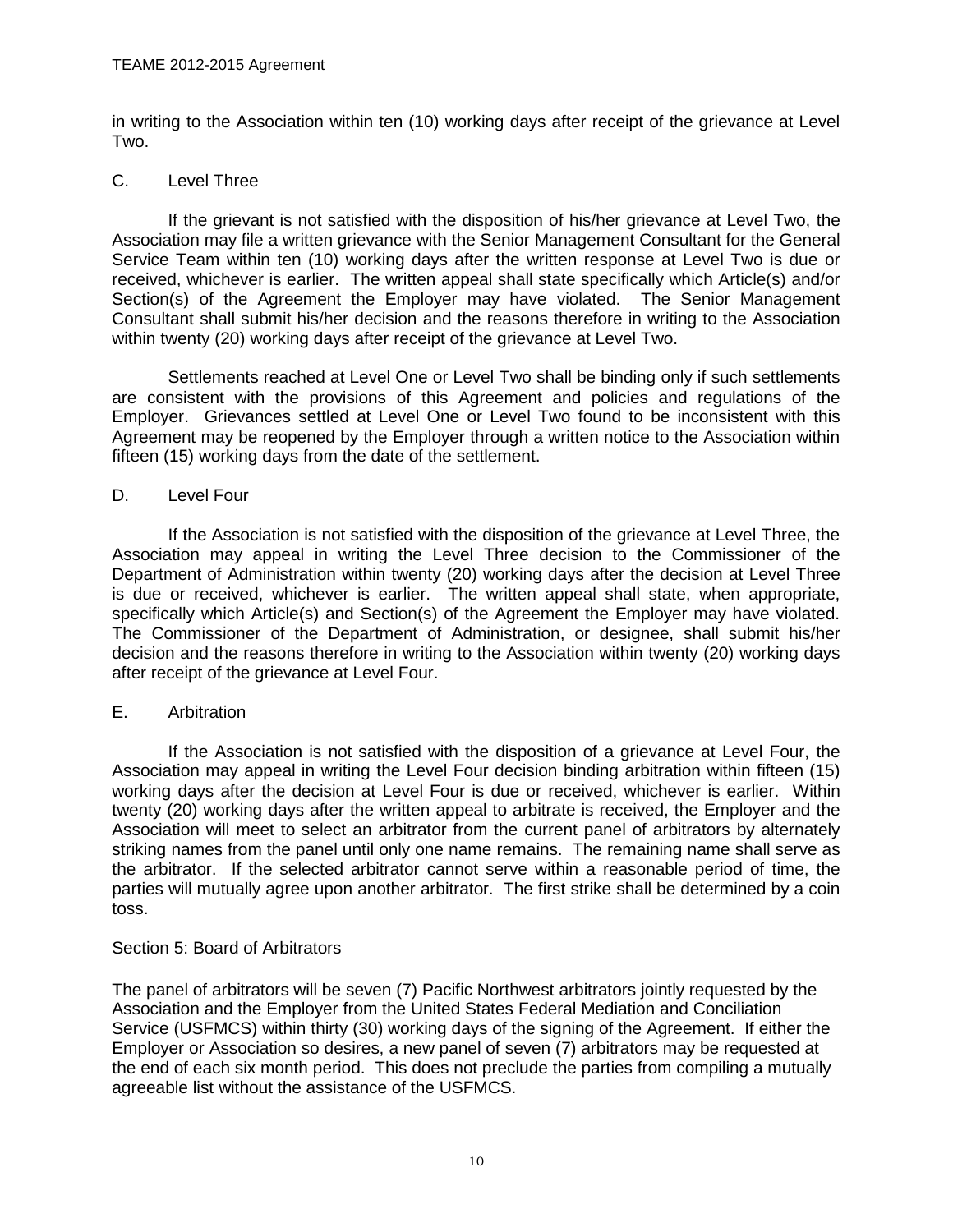The selected arbitrator will be jointly contacted by the parties promptly to schedule a mutually satisfactory hearing date, time, and place for the arbitration. The arbitrator will issue his/her decision not later than thirty (30) working days from the date of the close of the hearings, or from the date the final statements and/or briefs are submitted to him/her. The written decision of the arbitrator will be submitted to the Employer and to the Association and will be final and binding upon the parties. The arbitrator shall have no authority to rule contrary to, to amend, add to, subtract from, or eliminate any of the terms of this Agreement. The arbitrator shall have the power to return a grievant to employee status with or without restoration of back pay, or mitigate the penalty as equity suggests under the facts. Should either party fail or refuse to abide by the decision of the arbitrator, the prevailing party shall be free to take whatever action it deems necessary within the confines of this agreement.

<span id="page-10-0"></span>Section 6: Authority of Arbitrator

The parties agree that any question of procedural arbitrability in a dispute will be heard by the arbitrator at the same hearing that the merits of the dispute are heard, unless upon the request of either party, the arbitrator decides otherwise. The arbitrator will first rule on the arbitrability issues in his/her decision and, if appropriate, on the merits of the dispute.

The costs of the services for the arbitrator, and his/her travel and subsistence expenses and the cost of any hearing room will be borne as designated by the arbitrator. Normally, the losing party shall be expected to pay the arbitrator's expenses. If neither party can be considered the losing party, the arbitrator shall apportion expenses using the arbitration decision as a guide.

<span id="page-10-1"></span>Section 7: Arbitration Witnesses

A teacher who is required to appear as a witness for an arbitration proceeding for the Association shall be considered in pay status.

## **ARTICLE 6 STANDARD TEACHER CONTRACT**

<span id="page-10-3"></span><span id="page-10-2"></span>The Standard teacher's contract shall consist of one hundred and eighty-eight (188) teaching and/or in-service days plus holidays. When necessary the Superintendent may assign the academic counselor to work outside the standard contract above and he may request that teachers work outside the standard contract above in order to work on the scheduling of students prior to the beginning of the school year. The teachers' per diem rate shall be calculated at 1/188 of their contracted annual salary.

## **ARTICLE 7 TEACHER RIGHTS**

<span id="page-10-6"></span><span id="page-10-5"></span><span id="page-10-4"></span>Section 1: Student Evaluation

The teacher shall maintain the right and responsibility to determine grades and other evaluations of students within the grading policies of the State based upon his/her professional judgment of available criteria pertinent to any given subject area or activity for which the teacher is responsible. No grade or evaluation shall be changed without prior notification to the teacher.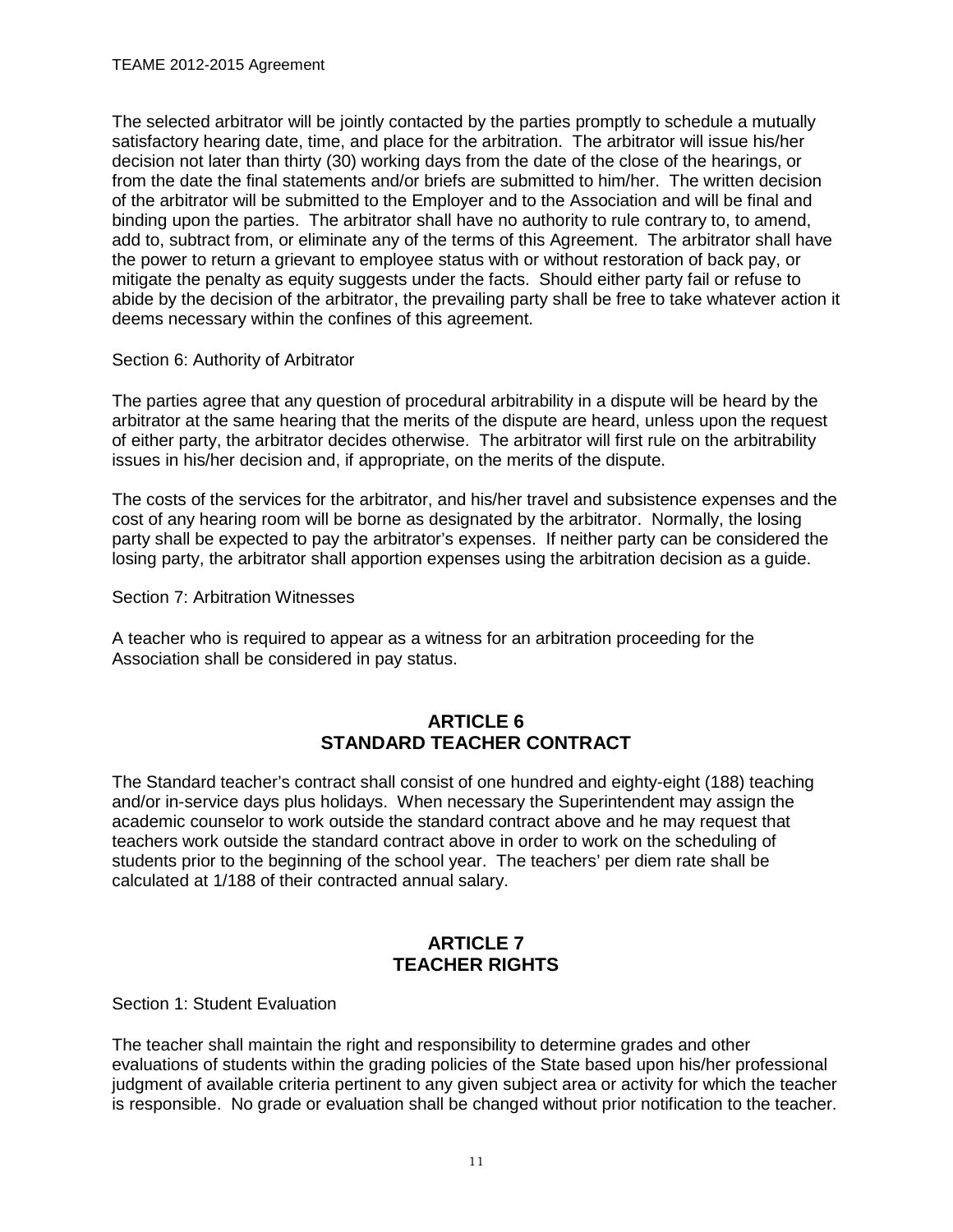## <span id="page-11-0"></span>Section 2: Academic Freedom

Teachers will have full freedom in instruction and the selection of instructional materials and methodology within the outlines of the appropriate course content, within the planned instructional program as determined by normal instructional development and administrative procedures subject to approval of the superintendent or his designee and within budgetary constraints.

<span id="page-11-1"></span>Section 3: Personal Freedom

The off-duty conduct of a teacher shall not be a concern of the Employer unless it impairs the teacher's fulfillment of job responsibilities.

The teacher is free to express to administrators or other teachers professional opinions or suggestions that are in disagreement with those of the administrators or other teachers without fear of disciplinary action, unless or until such expression becomes abusive or harassing in nature.

In the exercise of their private affairs teachers shall enjoy the rights guaranteed within this section.

The State may not directly or indirectly:

A. Require or coerce any teacher to participate in any way in any activity or undertaking unless the activity or undertaking is related to the performance of official duties;

B. Require or coerce any teacher to make any report concerning any of his/her activities or undertakings unless the activity or undertaking is related to the performance of his/her official duties;

C. Except as directly related to the performance of his/her official duties, require or coerce any teacher to submit to any interrogation or examination or psychological test that is designed to elicit from him/her information concerning:

- 1. his/her personal relationship with any person connected with him/her by blood or marriage,
- 2. his/her religious beliefs or practices,
- 3. sexual matters,
- 4. his/her political affiliation or philosophy;

D. Coerce any teacher to invest or contribute his/her earnings in any manner or for any purpose;

E. Restrict or attempt to restrict after-working-hour statements, pronouncements, or other activities, not otherwise prohibited by law or rule, of any teacher, if the teacher does not purport to speak or act in an official capacity. The provisions of this Section do not diminish the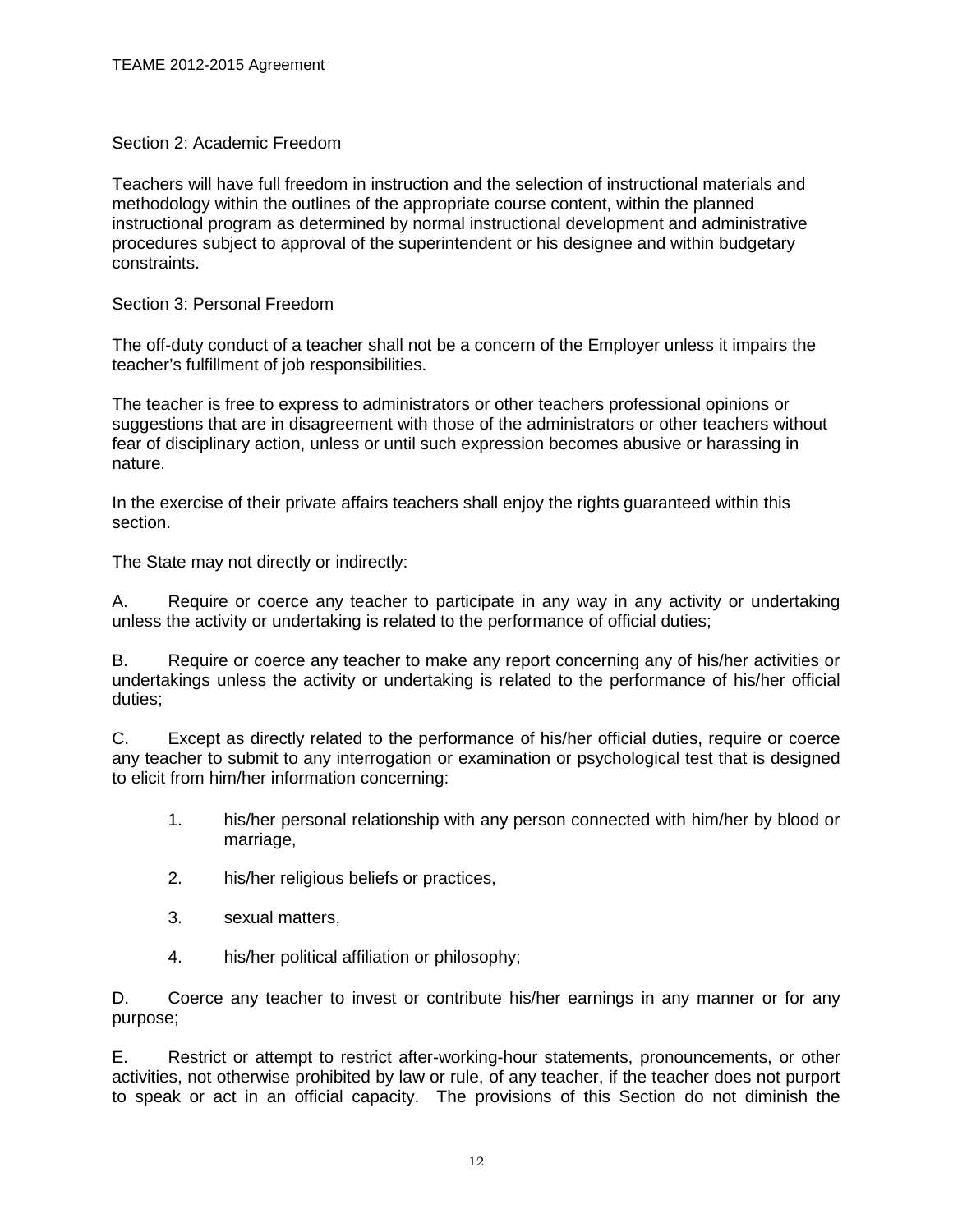authority of an authorized law enforcement agency to conduct criminal investigations of teachers suspected to being involved in criminal activity.

<span id="page-12-0"></span>Section 4: Political Activity

Teachers may be active politically. For the purposes of the Section, "active politically' means that teachers may be a member of a national, state, or local political party; may take part in a political campaign; and may exercise his/her right as a citizen to express his/her opinion, register his/her party preference, serve as a delegate to party conventions, and cast his/her vote. Teachers may also be appointed, nominated, or elected to nonpartisan public office in a local government unit.

For the purposes of this Section, "active politically' does not include:

- A. Running for and serving in State or national partisan public office;
- B. Being politically active while in work status;
- C. Purporting to act on behalf of the Employer;

D. Taking an active part in the management of a political party above the precinct level;

E. Giving, rendering, paying, offering, soliciting, or accepting money, service, or other valuable thing in connection with an appointment, promotion, or advantage in State employment;

F. Requiring an assessment, subscription, contribution, or service for a political party from a teacher or any other State employee;

G. Seeking or attempting to use a political party endorsement in connection with an appointment or promotion as a teacher or to a position in the classified or partially-exempt services.

<span id="page-12-1"></span>Section 5: Workday

The standard workday for teachers is eight (8) hours exclusive of a meal period.

<span id="page-12-2"></span>Section 6: Meal Periods

Teachers shall normally have a daily duty-free meal period of at least thirty (30) minutes free of assigned responsibilities.

#### <span id="page-12-3"></span>Section 7: Preparation Time

Each teacher who is assigned to teach a full curriculum and who is not assigned to the residential program shall have, in addition to his/her meal period, equivalent to one full class period daily preparation time during which the teacher shall not be assigned to any other duties. If the school schedule is modified, preparation time will match the modified schedule for that day. Preparation time will not be unnecessarily divided and it will be during the student day.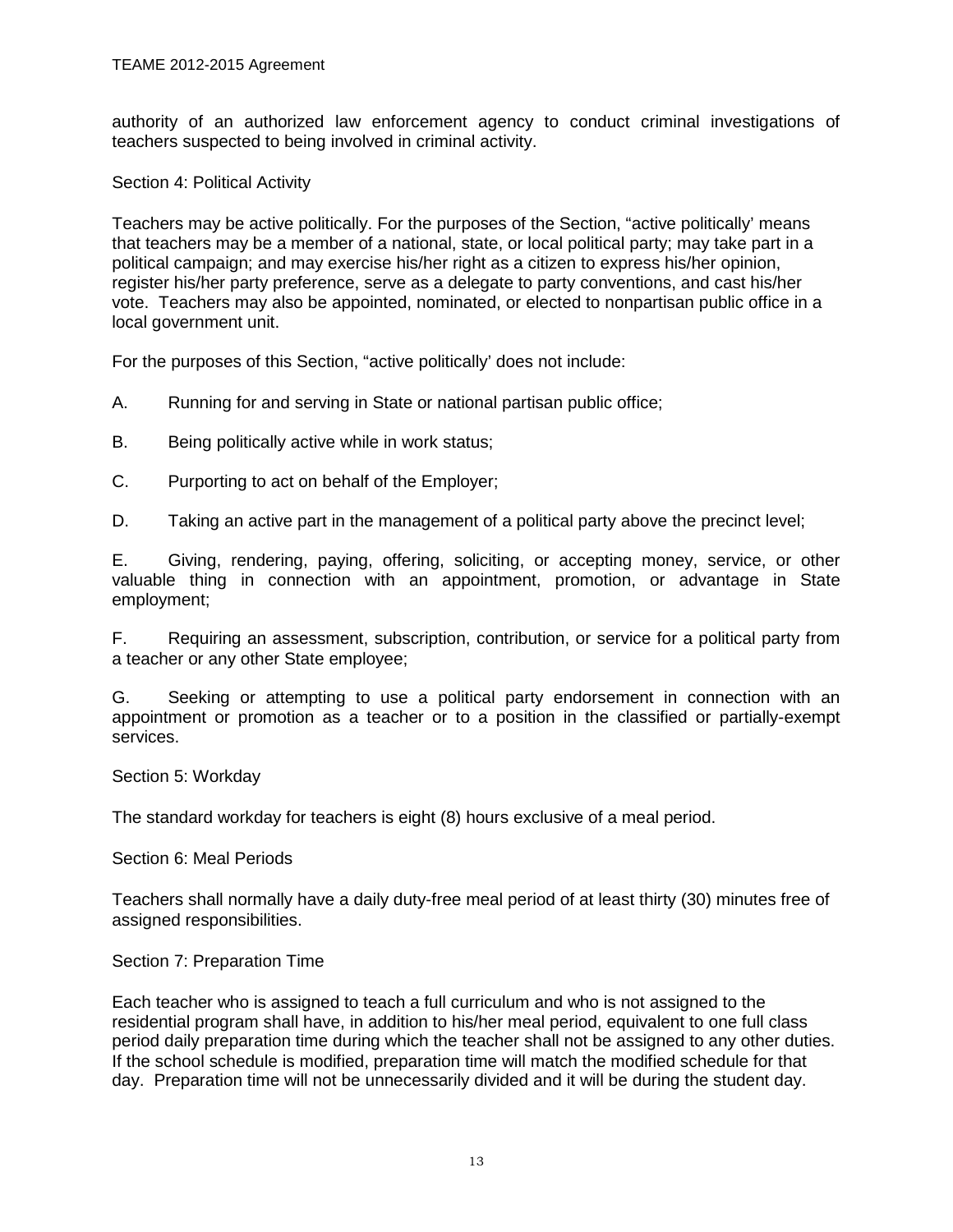<span id="page-13-0"></span>Section 8: Legal Indemnification

General.

A. 1. Definitions:

Providing a legal defense means that Employer appoints at its expense counsel to represent member in a legal action.

Indemnification means Employer's payment of a judgment or legal obligation that member incurred as a result of member's duties for Employer.

2. Claims against a member as a state employee:

In legal actions under AS 09.50.250 against a member, AS 09.50.253 provides for certification by the Attorney General and for the action to proceed exclusively against the state if the action arose from conduct within the scope of member's employment. A request for certification under AS 09.50.253 is made as provided in AS 09.50.253 and 9 AAC 33.010 and is not subject to the grievance arbitration procedure in Article 10 of this agreement.

3. Claims against a member under a federal or state law expressly authorizing a claim against a state official:

If AS 09.50.253 does not apply because federal or state law expressly authorizes an action against member, Employer will provide a legal defense and indemnify member as provided in sections B through F.

B. Providing a legal defense.

Employer will provide a legal defense to a member named as a defendant or respondent in a legal action if member was acting within the scope of member's office or employment at the time of the incident out of which the action arose.

C. Indemnification.

Employer will indemnify a member for a judgment or legal obligation if the judgment or legal obligation arose from member's action within the scope of member's office or employment except as provided in section F.

Employer may provide a legal defense without assuming the obligation to indemnify member by notifying member in writing that it is reserving its right to deny payment of the judgment or obligation under this section.

D. Scope of office or employment.

Member is acting within the scope of member's office or employment if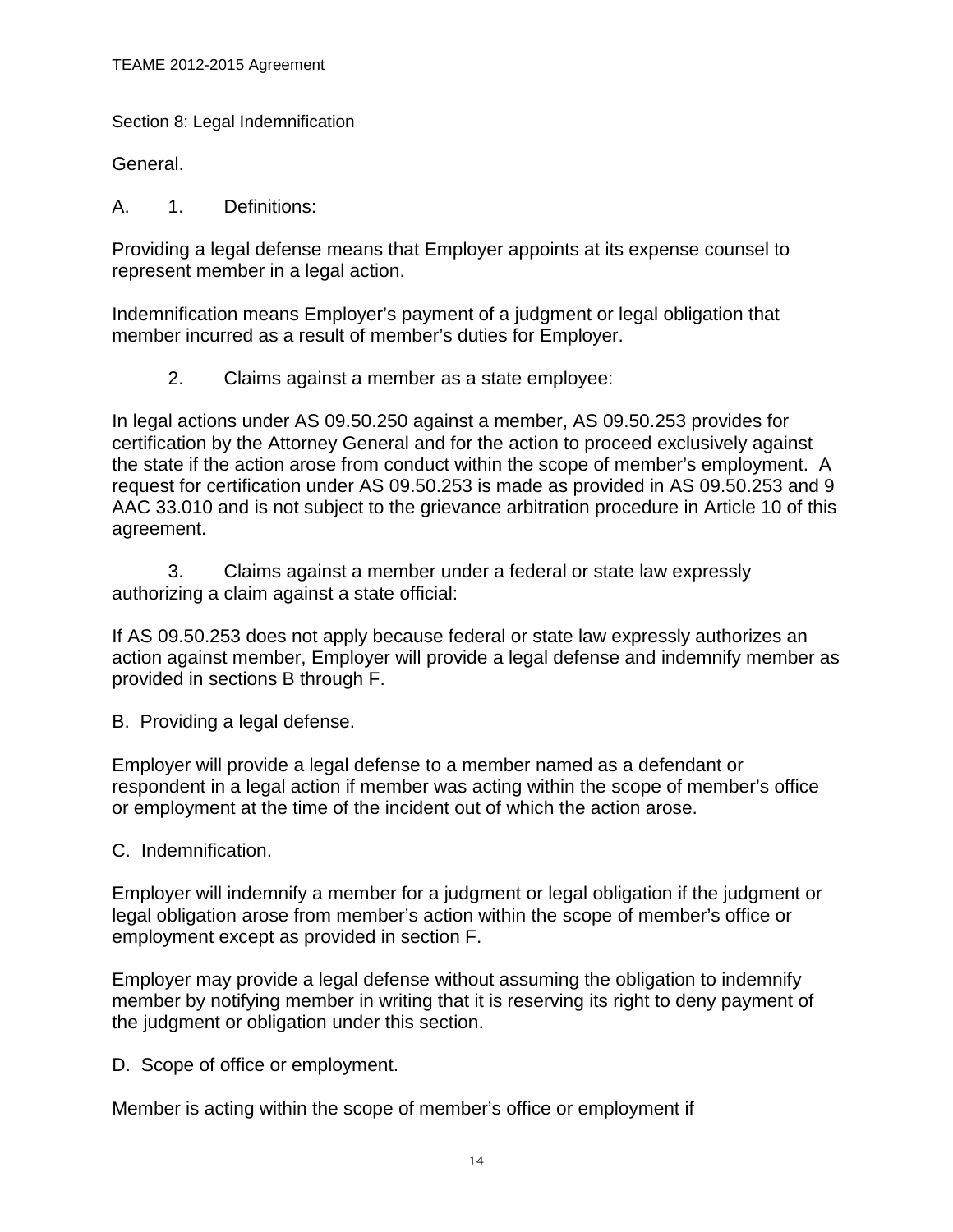1. member was employed or authorized to perform the act or omission;

2. the act or omission occurred substantially within the authorized space or time of the office or employment;

3. a purpose of the act or omission was to serve the state; and

4. the act or omission did not constitute willful, reckless, or intentional misconduct, gross negligence, or malicious conduct.

E. Disputes.

Employer's decision to withhold a legal defense or indemnification is subject to review by complaint for breach of contract in the superior court of this state and is not subject to the grievance arbitration procedure in Article 10 of this agreement.

F. Punitive Damages.

Employer will not indemnify member for a judgment against member for punitive damages.

## <span id="page-14-0"></span>**ARTICLE 8 DISMISSALS, NON-RETENTION, DISCIPLINE, AND REDUCTION IN FORCE**

<span id="page-14-2"></span><span id="page-14-1"></span>Section 1: Dismissal

The Employer agrees not to dismiss, non-retain or suspend a tenured teacher without just cause. Any tenured teacher who is suspended, non-retained, or dismissed shall be notified of the reason(s) for said dismissal in writing. If a teacher so requests, s/he may appeal his/her dismissal starting at Level Two of the grievance procedure.

## <span id="page-14-3"></span>Section 2: Discipline

The Employer agrees to notify the teacher, in writing, when it becomes known that he/she has a deficiency so serious as to have a possible effect on his/her continued employment but that does not require the immediate removal or disciplining of the teacher.

The written notice required by this Section shall include the nature of the deficiency and the standard against which future performance will be evaluated. Discussions of said deficiency and possible means to overcome the same shall be held upon request from the teacher. The teacher shall normally be given a reasonable period of time to effect remedial action after receiving this written notice.

Warnings, reprimands, and other forms of discipline shall only be for just cause and, whenever possible, administered in private. A copy of written disciplinary action(s) shall be provided to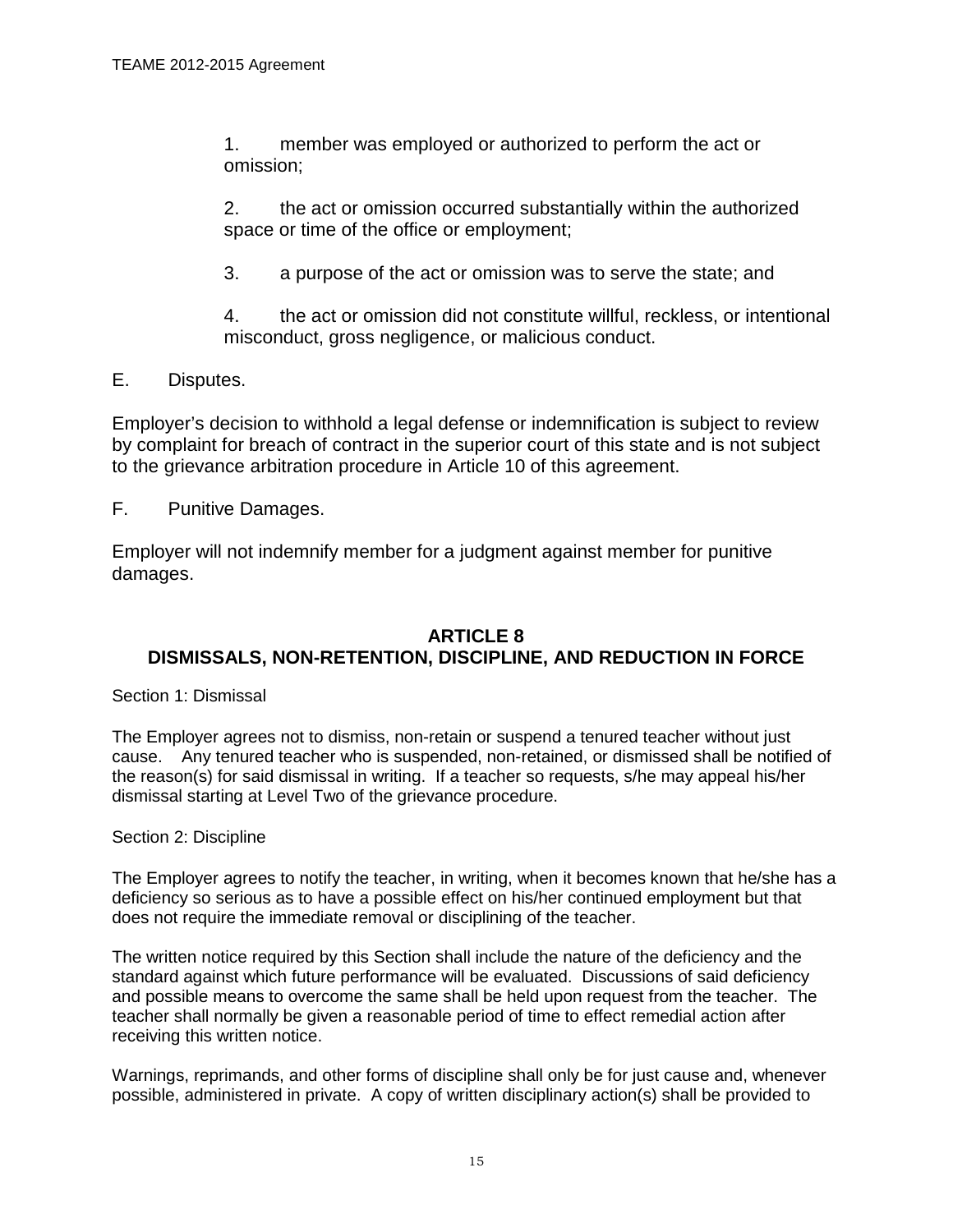TEAME and one shall be placed in the teacher's personnel file, along with the teacher's response, if one is made and is not part of a grievance.

Discipline shall be administered in a prompt, fair, and equitable manner.

If a teacher has been notified in advance, or if the teacher has reason to believe that discipline is being or will be administered, the teacher may request, and is entitled to receive, a reasonable period of time to secure the presence of a TEAME representative during the disciplinary action.

<span id="page-15-0"></span>Section 3: Layoff

A layoff of a teacher(s) may occur by reason of abolition of position, shortage of work or funds, or another reason outside the teacher's control that does not reflect discredit on the services of the teacher(s).

## **ARTICLE 9 VACANCIES, ASSIGNMENT, AND TRANSFERS**

<span id="page-15-3"></span><span id="page-15-2"></span><span id="page-15-1"></span>Section 1: Vacancies

**Definitions** 

"Qualified" is defined as an endorsement, or a major or minor in a subject field from an accredited college or university. The Superintendent may designate a teacher otherwise not qualified by this definition as being qualified.

"Assignment" is defined as a specified teaching duty(ies) in terms of subject matter and/or grade level(s), and teaching stations.

"Transfer" is defined as the movement of an employee to a different assignment, grade level, subject area or teaching station.

<span id="page-15-4"></span>Section 2: Procedures

Each teacher shall be given written notice of assignments for the school year not later than August 1 of the school year. Assignments are subject to change due to the needs of the incoming students.

The State shall deliver to the Association and post a list of teaching vacancies that occur during the year and for the following school year upon knowledge of such vacancies. Said vacancies shall be posted for not less than fifteen (15) school days prior to being filled, unless such posting is impractical under the circumstances.

If a current teacher wants to fill a vacant position for which s/he is qualified, the teacher is entitled to first consideration based on seniority. If a teacher wishes to change assignment for a full school year, the teacher shall notify the Superintendent by March 1 of the previous school year.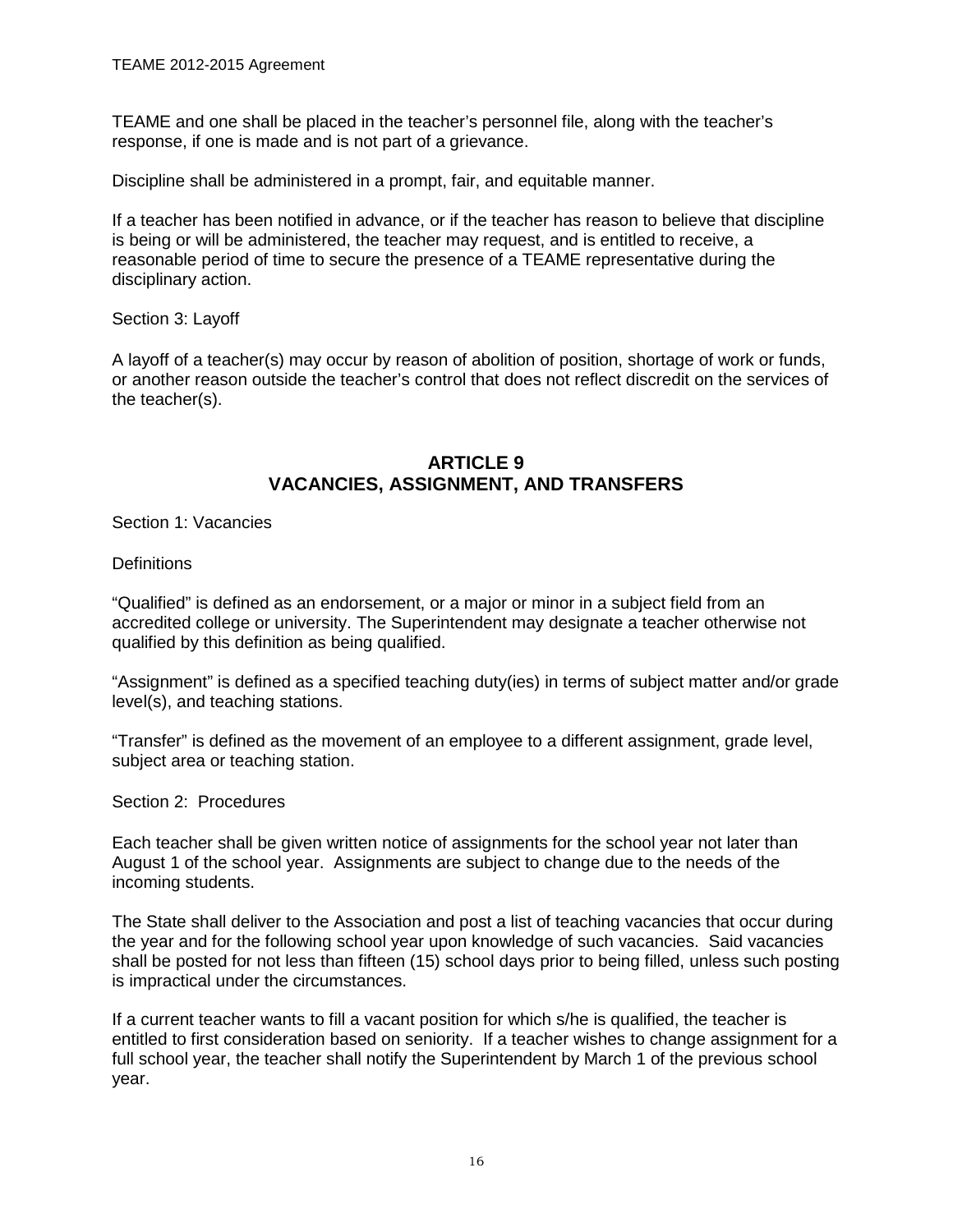#### <span id="page-16-0"></span>Section 3: Involuntary Transfers and Reassignment

Reassignments of teaching positions will be completed by the Superintendent, so long as the teacher to be reassigned is properly certified and highly qualified for the reassignment. A teacher occupying a position through an involuntary transfer shall be given first consideration to fill any subsequent vacancy that occurs for which the teacher is certified or highly qualified by the No Child Left Behind state/federal requirements.

Notice of involuntary transfer shall be given in writing to employees as soon as possible and in no case later than thirty (30) calendar days before the effective date of the transfer, except in case of a teacher resignation after August 1.

The State shall provide upon written request a written statement of the reason(s) for a teacher's assignment being involuntarily changed.

Involuntary transfers shall not be used for disciplinary actions.

<span id="page-16-1"></span>Section 4: Student Discipline

When, in the judgment of the teacher, a student requires the attention of the principal, counselor, psychologist, physician or other specialist, s/he shall so inform the principal or immediate supervisor in writing. The principal or immediate supervisor shall arrange as soon as possible for a conference composed of appropriate parties to discuss the problem and to decide appropriate steps for its resolution.

## **ARTICLE 10 EVALUATIONS**

<span id="page-16-4"></span><span id="page-16-3"></span><span id="page-16-2"></span>Section 1: Instrument/Criteria

The evaluation instrument and related criteria shall be bilaterally developed by the Employer and TEAME, and shall be available to all members of TEAME and shall be consistently and equitably applied.

#### <span id="page-16-5"></span>Section 2

Evaluations and post-evaluation conferences between the employee and principal shall be arranged according to the following schedules:

Non-tenured employees shall have a minimum of two (2) formal evaluations and post-evaluation conferences annually prior to March 1. The first evaluation and conference shall be no later than November 1. There shall be at least a thirty (30) working day period between each observation unless requested sooner by the employee. Additional post-evaluation conferences shall be scheduled as needed in order to provide new employees with maximum assistance in strengthening and improving of teaching performance.

Tenured employees shall have a minimum of one (1) evaluation every one year or as often as deemed necessary by the principal. The evaluation and post-evaluation conference shall be completed prior to February 15. Additional post-observation conferences shall be scheduled as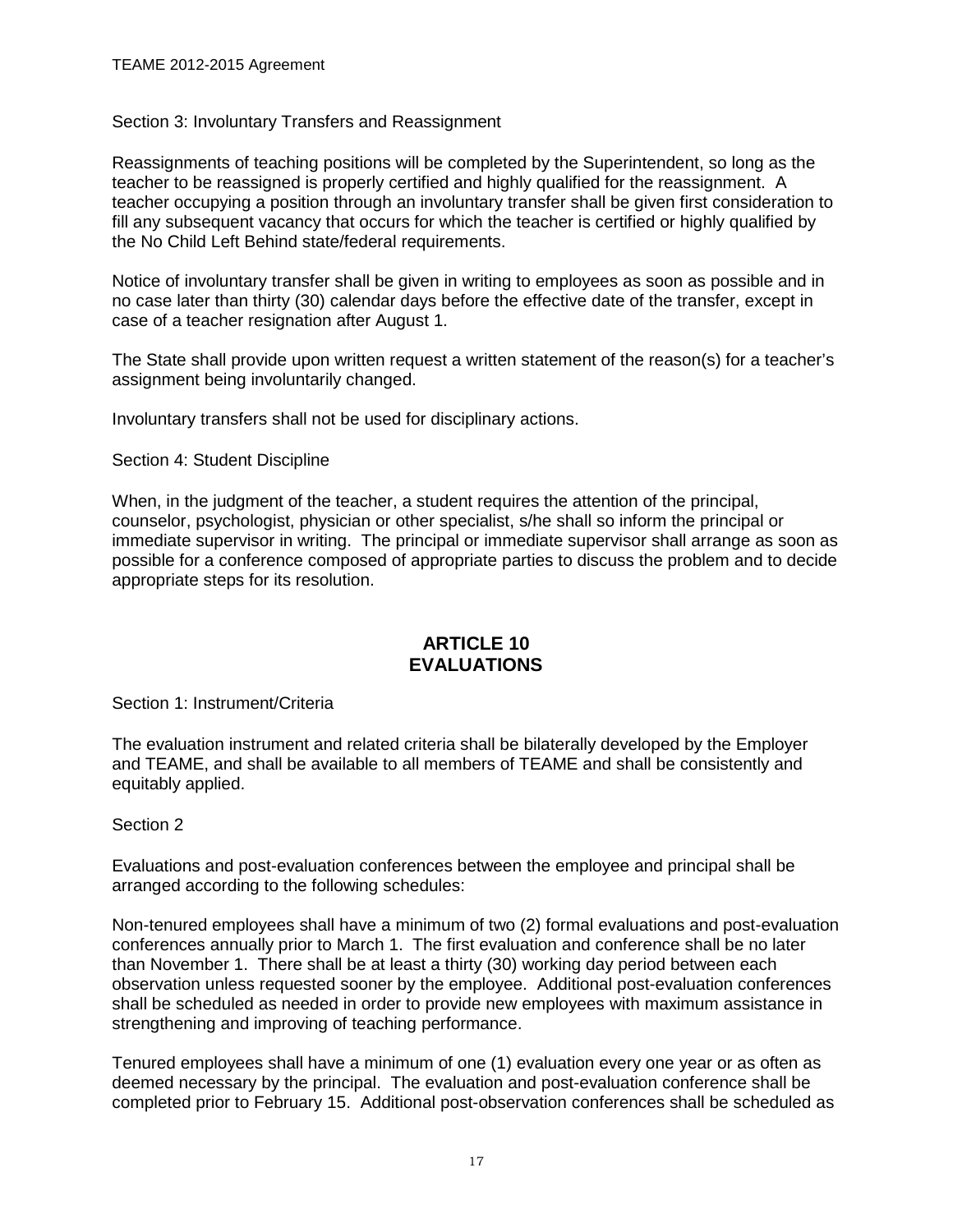needed in order to provide intensive and maximum assistance in the strengthening and improvement of teacher performance.

Should the evaluation procedure reveal a performance deficiency, it is the responsibility of the building supervisor to inform the teacher in writing of the specific deficiency and provide in cooperation with the teacher a positive written step-by-step prescription for improvement (i.e., recommended course work, other staff advice, conferences, classroom visitations, books or articles). Such a prescription shall take into consideration both short- and long-term goals. The teacher shall have the option to request that the evaluator model correct teaching methods for specified deficiencies.

After a three (3) month period of remediation the employee shall be evaluated again in accordance with the procedures in this Article.

When a classroom teacher is to be evaluated, the academic principal shall make at least three (3) informal classroom visitations of twenty (20) minutes or longer duration and one (1) formal classroom visitation of fifty (50) minutes in length prior to completion of the evaluation instrument. Residential teachers will be evaluated according to standard State procedures by their immediate supervisor.

The evaluation instrument must be signed by the academic principal as the evaluator and by the teacher acknowledging that the post-evaluation conference was held and that the teacher is aware of the contents of the evaluation instrument. The teacher shall be allowed to affix to the instrument a rebuttal of any portion of the instrument that s/he feels is inaccurate, unfair or incomplete. This rebuttal shall be made within ten (10) working days following receipt of the evaluation instrument.

The subjective judgment of the evaluator shall be subject to review according to the terms of this Agreement.

A signed copy of the evaluation instrument shall be provided to the teacher at the time of evaluation conference.

The evaluation instrument shall be considered confidential.

<span id="page-17-0"></span>Section 3: Teacher Evaluation of Administrators

Forms for the evaluation of the principal and superintendent shall be provided for staff by the administration for completion and return to the appropriate administrators being evaluated by March 15 of the school term.

Completion of these evaluations by the teacher is at the teacher's option and forms shall be signed by the teacher. Copies of the signed evaluations shall be forwarded to the State Board of Education and the Commissioner of the Department of Education and Early Development.

<span id="page-17-1"></span>Section 4: Personnel Files

Official personnel files shall contain only materials and records related to the employment history with the employer of the teacher, and shall be maintained under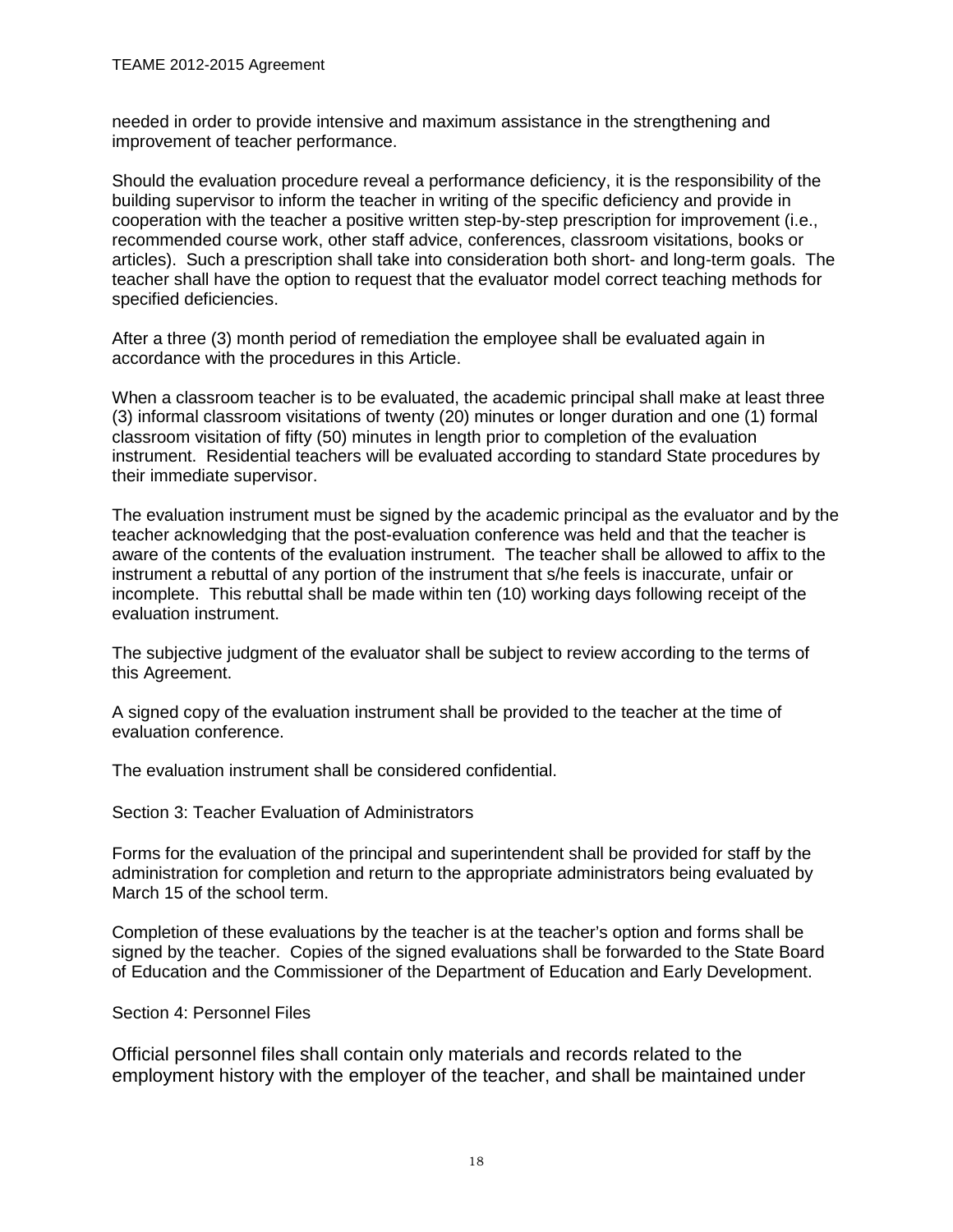conditions which insure integrity and safekeeping. Teachers shall be advised as to the physical location of these files. File information shall be furnished upon request.

#### A. Teacher Access

Teachers shall have the right to examine their own official personnel files during the normal business hours of the office in which the files are kept. A copy of any non-routine material placed in a teacher's personnel file shall be forwarded to that teacher at the time it is placed in the file.

A teacher may make reasonable entries to the file and may make timely comments to material in the file that is not the subject of a grievance.

No anonymous material shall be placed in a teacher's personnel file.

A TEAME representative, with the teacher's written permission, shall have the right to examine the teacher's personnel file upon prior written notification to the Employer. The Employer will make available original material, or copies of the original material, for examination by the TEAME representative at the place where the personnel file is kept.

Confidential pre-hire information shall not be a part of the official personnel files, but may be maintained in separate files.

B. Secret Files

There shall be no secret personnel files.

In a specific personnel action no use may be made of any material that has not been properly and in a timely manner placed in a teacher's personnel file.

Before the record of any complaint by a parent or by a student is placed in the teacher's personnel file, the teacher shall be afforded the opportunity to confront the complainant and to reply to the same. No derogatory materials, letter or report of complaint shall be placed in the teacher's file without the teacher's knowledge and without affording the teacher an opportunity to make a written statement of defense or explanation to be attached thereto. Any material referred to shall also be subject to the grievance procedure.

C. Copies

A teacher or designee may make a reasonable number of copies of the contents of his/her file.

## **ARTICLE 11 CONTINUING EDUCATION**

## <span id="page-18-1"></span><span id="page-18-0"></span>**In-Service Education**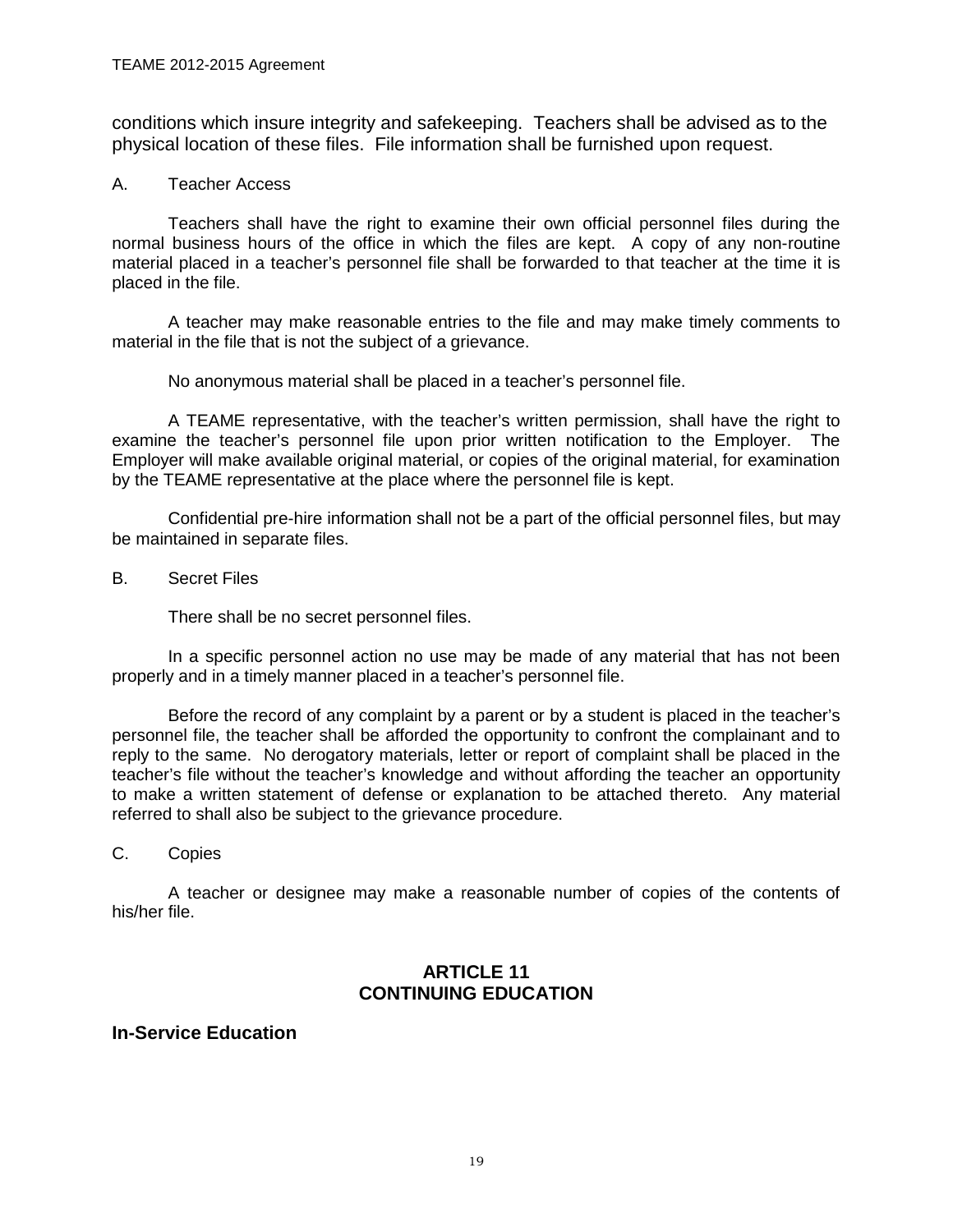Recognizing the importance of an in-service education program that meets the needs of teachers, the administration shall establish the in-service needs of teachers and also the kinds and costs of in-service programs that may be used to meet those needs.

## **ARTICLE 12 LEAVE**

<span id="page-19-2"></span><span id="page-19-1"></span><span id="page-19-0"></span>Section 1: Personal Leave

Teachers are entitled to personal leave with pay that accrues as follows:

Two (2) days for each full monthly pay period in the case of teachers with less than two (2) years of service;

Two and one-quarter (2.25) days for each full monthly pay period in case of teachers with two (2) but less than five (5) years of service.

Two and one-half (2.5) days for each full monthly pay period in the case of teachers with five (5) or more years of service.

Upon appointment, accrued personal leave is available for use by a member following the successful completion of thirty (30) consecutive calendar days of leave eligible employment.

<span id="page-19-3"></span>Section 2: Use of Personal Leave

A teacher may take personal leave any time business permits with permission of the immediate supervisor.

A teacher may take personal leave for medical reasons, regardless of whether business permits, with permission of the immediate supervisor. The supervisor shall grant personal leave for medical reasons if the supervisor is satisfied that the teacher is absent for medical reason. The taking of personal leave for medical reasons shall be reduced by the amount of wage continuation payments made under the Alaska Workers' Compensation Act (AS 23.30). The following constitute "medical reasons" and are subject to the conditions noted:

Medical disability of teacher is medical reason for taking personal leave. A supervisor may require a doctor's certificate showing the disability if the absence exceeds three (3) consecutive working days.

Medical disability of a member of a teacher's immediate family is a medical reason for taking personal leave if the disability is such that the attendance of the teacher is required. A supervisor may require a doctor's certificate showing the disability if the absence exceeds three (3) consecutive working days.

A medical condition of a teacher that makes presence at work a danger to the health of fellow employees or students is a medical reason for taking personal leave. A supervisor may require a doctor's certificate showing the condition if the absence exceeds three (3) consecutive working days.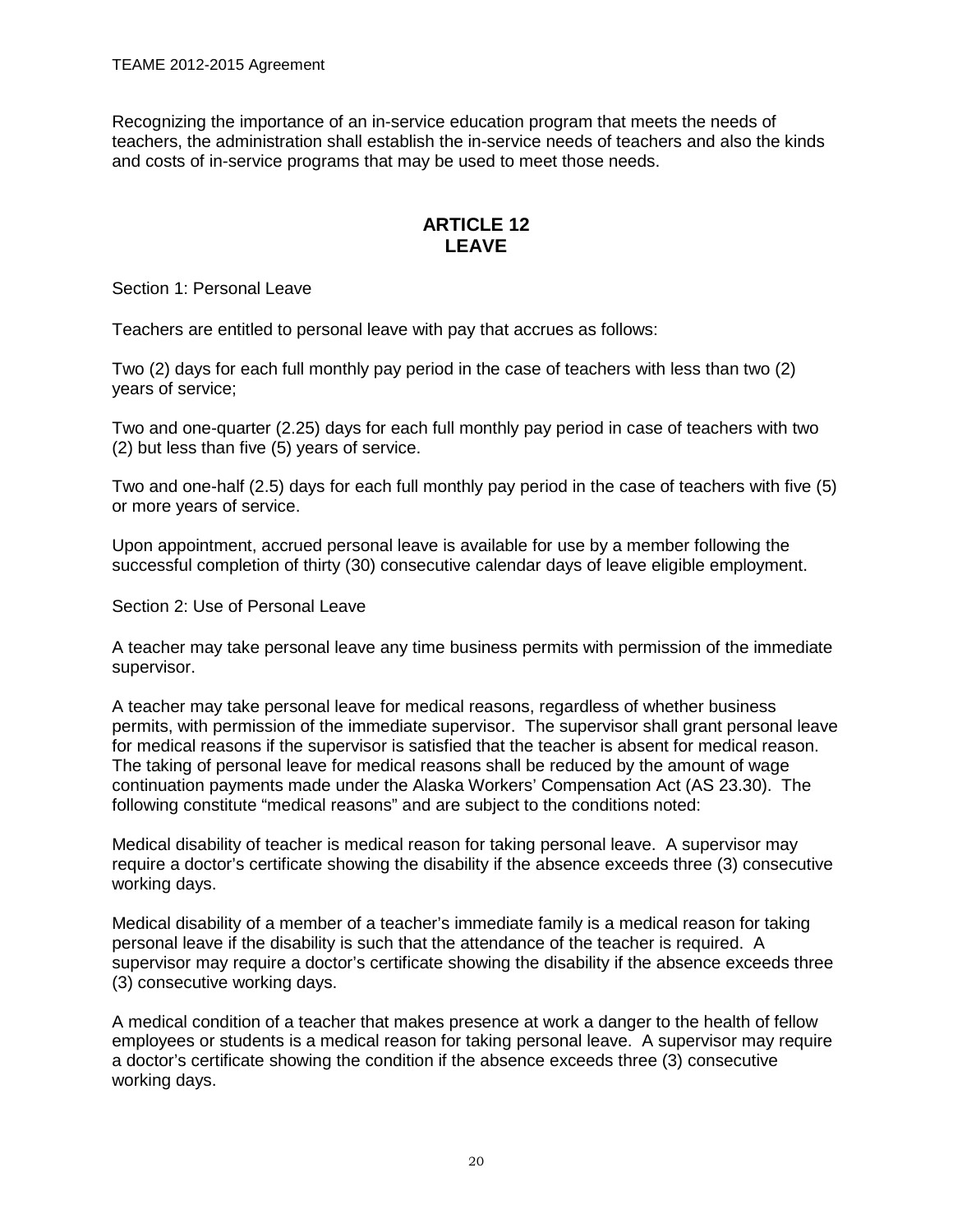Death of a member of a teacher's immediate family is a medical reason for taking personal leave. No more than ten (10) days of personal leave may be taken for this purpose.

Each teacher shall, during the school year, take at least five (5) days of personal leave. If the teacher does not take at least five (5) days of personal leave during the school year, the difference between five (5) days and the amount of personal leave taken shall be canceled without pay unless the superintendent certifies in writing that the teacher was denied the opportunity to take five (5) days of personal leave during the school year. Except in unusual circumstances, and when approved by the superintendent, leave will not be granted the last two (2) weeks the school is in operation or the week before or after Christmas break.

#### <span id="page-20-0"></span>Section 3: Family and Medical Leave

Bargaining unit members shall be covered by the provisions of the Federal Family and Medical Leave Act (FMLA) CFR Title 29 Part 825 and the Alaska Family Leave Act (AFLA) AS 39.20.500 and for qualified employees the benefits of the two acts will run concurrently.

## A. Health Coverage

During the time that an employee is on leave under this section, the Employer shall maintain coverage under the group health plan. However, the Employer may require that the employee pay all or part of the costs for maintaining health insurance coverage during a period of unpaid leave.

### <span id="page-20-1"></span>Section 4: Accumulation of Personal Leave

Personal leave accrued but not used shall accumulate to a maximum of seven-hundred twenty (720) hours on June 30 of any calendar year. If a teacher has, as of June 30, an amount of personal leave in excess of seven-hundred twenty (720) hours, the excess shall be deducted from the employee's personal leave balance and paid as cash. (For informational purposes only: the Teachers have deferred comp options available to address tax liability on leave cashin).

#### <span id="page-20-2"></span>Section 5: Donation of Leave

Employees covered by this Agreement shall be allowed to donate personal leave to and receive donations of annual or personal leave from employees in this unit or those represented by a different union or non-covered employees subject to the following conditions.

1. Each employee wishing to donate personal leave will complete a leave request showing the amount of leave to be donated subject to a minimum of four hours. The leave request will have written along the bottom, or in the space provided, "Leave donated to (employee name, Employee Identification Number)."

2. The recipient's union will be responsible for gathering all leave donations to be forwarded to the Division of Finance for processing. Leave donations will be posted by the Division of Finance to the recipient's account during the pay period in which received (1 through 15, or 16 though the end of the month) for use from that pay period forward. Donation shall not be posted for use in a pay period prior to that in which received.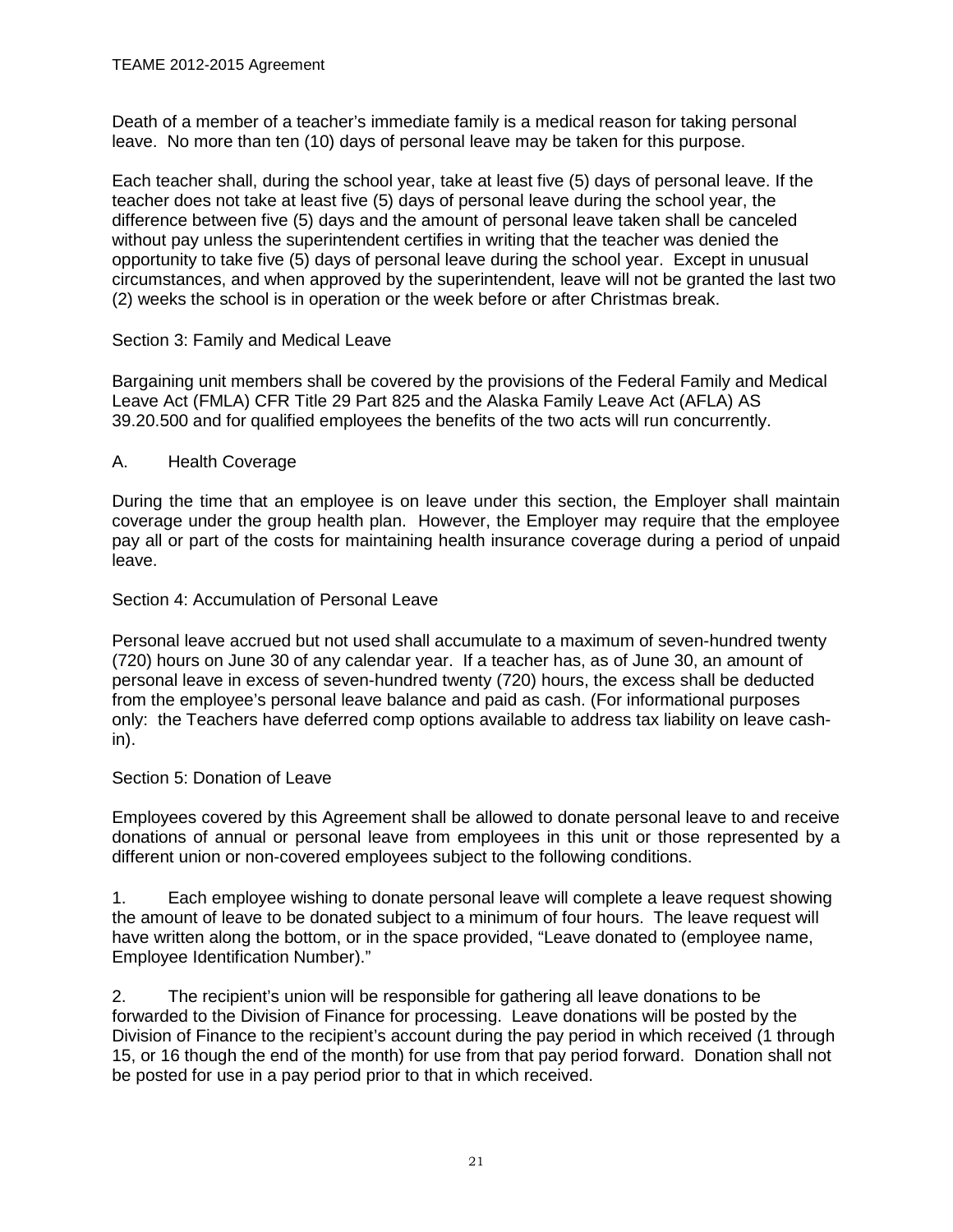3. The Division of Finance will convert the donated leave to dollars at the annualized hourly rate of the donor. That dollar amount will be converted to leave at the annualized hourly rate of the recipient and the appropriate hours of leave will be added to the recipient's donated leave account for use as sick leave. The total amount of leave credited to the recipient's donated leave account shall not exceed 300 hours during the life of the current agreement. Donated leave may not be used until all accrued sick and annual leave has been exhausted.

4. Once the Division of Finance has completed the above process, the State will not be obligated for further processing or liabilities resulting therefrom. Once the donation has been transferred to the recipient, the donation cannot be withdrawn, modified or otherwise returned to the donor's leave account. Leave donations will not reduce the mandatory leave usage requirements established in the collective bargaining agreement. Upon the death of an employee, any unused donated leave shall be paid in cash to the employee's beneficiaries at the employee's annualized hourly rate.

A teacher may donate one or more days of personal leave a year to the memorial scholarship revolving loan fund, or to a scholarship account in the fund, under AS 14.42.250- 14.43.325. The Commissioner of the Department of Administration shall pay to the account of the memorial scholarship revolving loan fund, or to a scholarship account in the fund, an amount equal to the value of the day or days or personal leave contributed by the teacher.

## <span id="page-21-0"></span>Section 6: Terminal Leave

1. Any teacher who is separated from State service for any reason including layoff shall receive within ten (10) days from the date of receipt of final time record, a lump sum payment, minus any required deductions, for any unused personal leave

2. If a teacher who resigned from State service returns to State service prior to the end of the period covered by the terminal leave, the employee may, at his/her option, refund to the State an amount equal to the compensation covering the period between the date of reemployment and the expiration of terminal leave. The hours of leave represented by this refund shall then be re-credited to the teacher's personal leave account.

## <span id="page-21-1"></span>Section 7: Sick Leave

1. Effective July 1, 1989, the provisions of AS 14.14.105-107 do not apply to teachers in the bargaining unit except as expressly provided herein. All sick leave accrued prior to that date by a teacher shall be transferred to a medical leave bank, and may only be taken in accordance with this section.

- 2. A teacher may not take any banked medical leave unless the teacher:
	- a. Has no accrued personal leave; and
	- b. Has a medical disability exceeding ten (10) consecutive working days in duration; or
	- c. Has a medical disability exceeding thirty (30) consecutive working days in duration.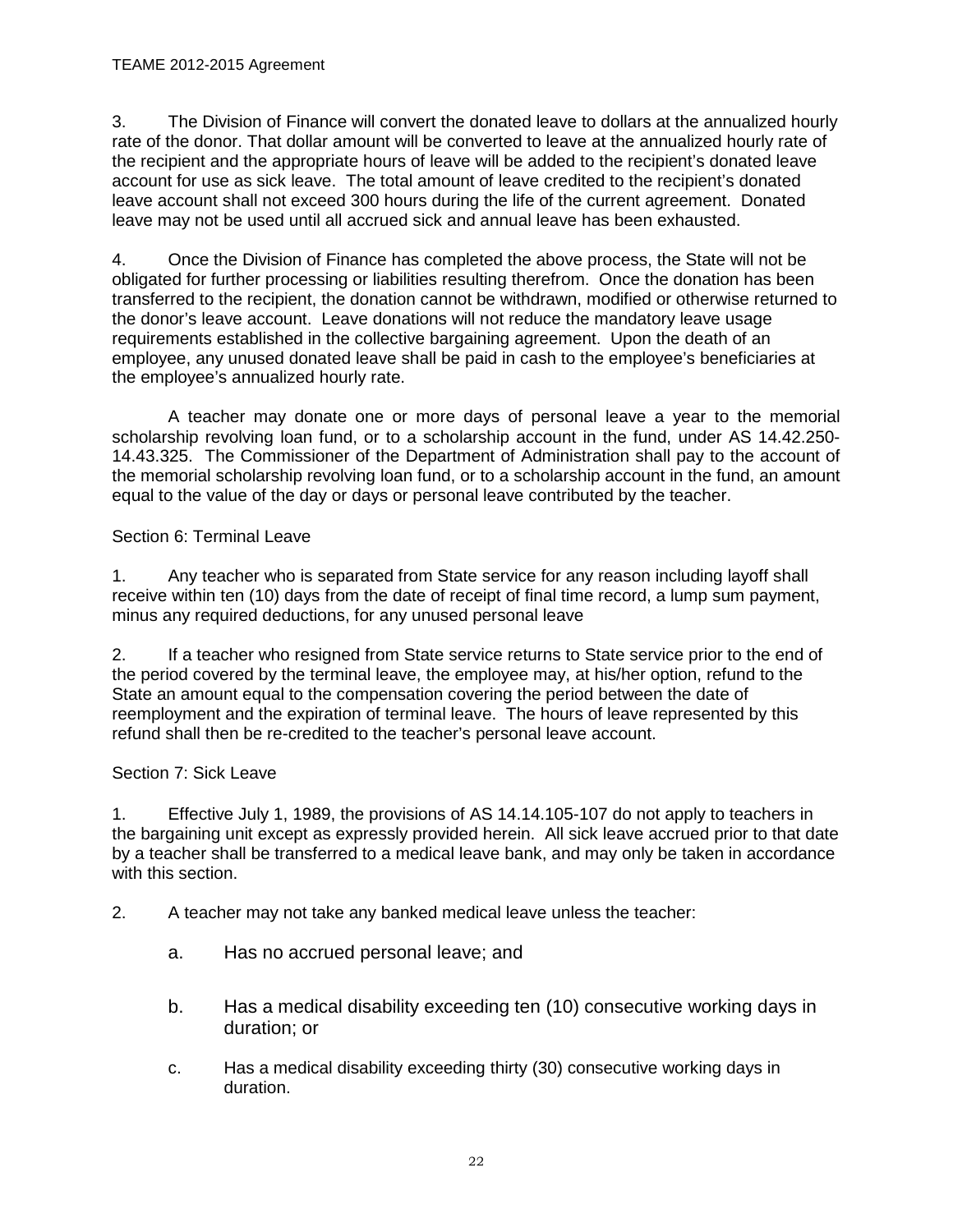3. Once the requirements of 2 and 4 of this Section have been met, a teacher may take banked medical leave until the medical disability is terminated or the banked medical leave is exhausted. If a teacher qualifies for banked medical leave under 2.c of this Section, the banked medical leave may be taken for all working days of the medical disability following the tenth (10th) working day of the disability.

4. When leave is taken under 2.a and b of this Section, the superintendent may require a doctor's certificate showing the disability. When leave is taken under 2.c of this section, the teacher must submit a doctor's certificate showing the disability.

5. The taking of leave under this Section shall be reduced by the amount of wage continuation payments made under the Alaska Workers' Compensation Act (AS 23.30).

6. Upon a teacher's separation from State service, the teacher's banked medical leave shall be canceled without pay, unless transferred under the terms of AS 14.14.107.

## <span id="page-22-0"></span>Section 8: Professional Improvement

Professional improvement days may be used for professional improvement in the employee's subject area with prior approval of the superintendent. The administration will make every reasonable effort to see that as many employees as possible attend professional conferences each year.

## <span id="page-22-1"></span>Section 9: Leave Cash-In

A teacher who has at least thirty (30) days of accrued leave may cash in up to eight (8) days of personal leave in a leave year. Additional days of leave may be cashed in at the discretion of the superintendent. The teacher's leave balance will be reduced by the number of days of personal leave cashed in. Leave cash-ins must not reduce a teacher's leave balance to less than five (5) days.

## <span id="page-22-2"></span>Section 10: Sabbatical Leave

A. The Employer may grant a total of one sabbatical leave to a qualified TEAME applicant in any fiscal year. The leave may be for up to one full year and shall count as a year's service for salary placement at MEHS. If the Employer determines a sabbatical leave is appropriate, the Employer and teacher agree to make TRS contributions for the period of sabbatical leave in accordance with AS 14.20.330 [C]. The Employer shall pay a teacher's employer-sponsored health insurance premium while the teacher is on sabbatical leave.

B. If the Employer determines a sabbatical leave may be taken during the following school year, a Sabbatical Leave Committee composed of three representatives appointed by the Association and three representative appointed by the Employer will meet during the first week of February to review applications submitted prior to February 1 for Sabbatical leave consideration. In the event the committee's vote is a tie, the Superintendent shall make the final decision among the tied candidates. The teacher will be notified of his/her selection on or before February 15 of each year.

C. To qualify to apply for a sabbatical, a teacher must have served with the Employer as a teacher at MEHS for at least seven (7) continuous years. The sabbatical leave shall be granted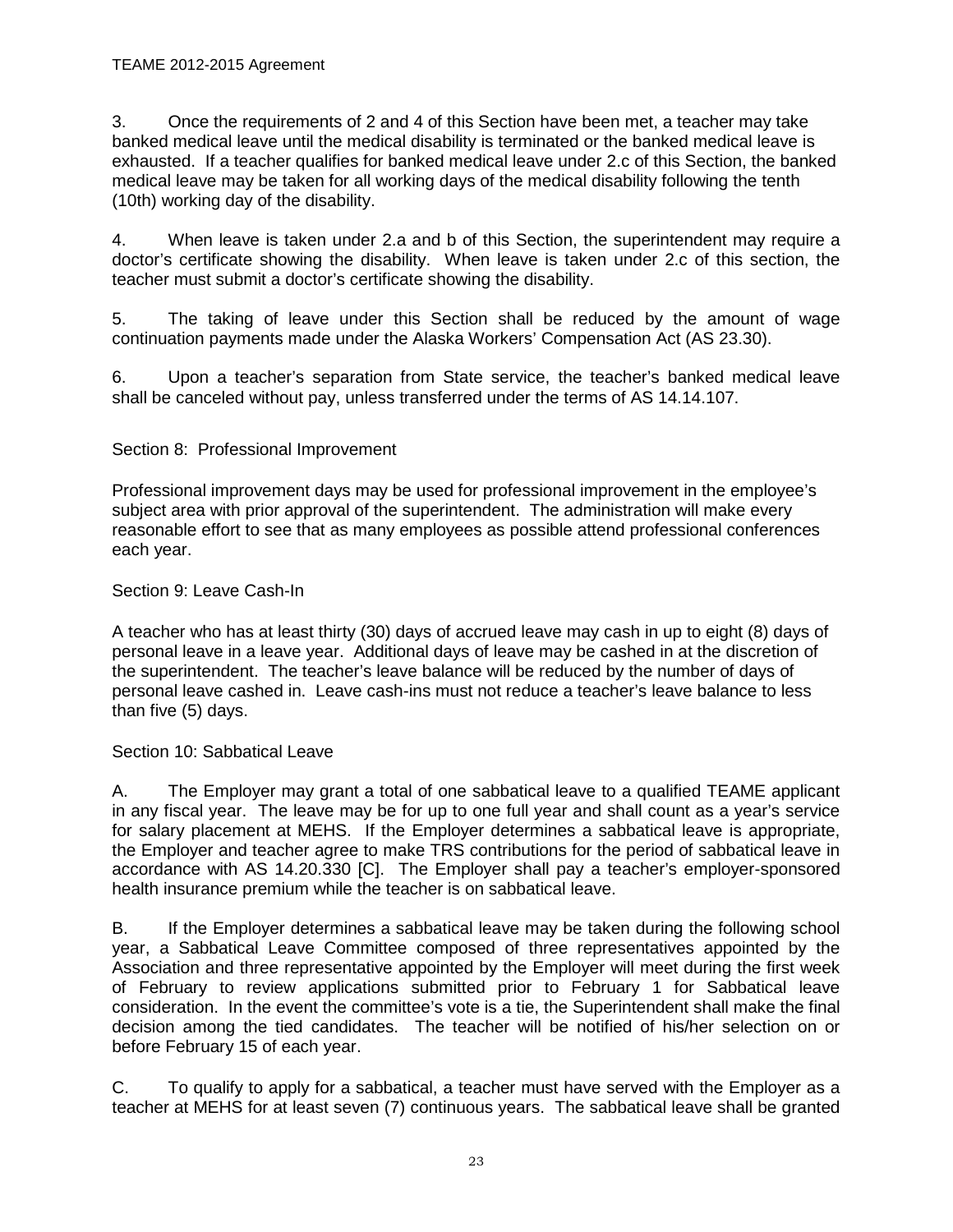only for educational purposes. The educational purposes must be directly related to the teacher's MEHS position. The criteria to be considered for each applicant shall be: 1) benefit to the educational program of MEHS, and 2) educational improvement of the teacher; and 3) the quality of educational program chosen by the teacher to enter.

D. Upon return from a sabbatical leave a teacher shall be assigned to the position s/he previously held unless that position has been eliminated in which case the teacher shall be assigned by the Employer to a similar position after consultation between the teacher and the Superintendent. If no similar position is available or if the similar position is filled, layoff procedures as provided for in Article 8 shall be invoked.

<span id="page-23-0"></span>Section 11: Medical Leave Bank

Any team member may become a member of the Medical Leave Bank by authorizing the donation of fifteen (15) hours of leave to the Bank on the form provided by the Employer.

Newly-hired bargaining unit members must donate within the first one hundred (100) days of employment.

Existing bargaining unit members may join by donating during an annual enrollment window of November 1 to December 15 each calendar year. Failure of the bargaining unit member to join by notification to the Employer during this period renders the bargaining unit member ineligible for use of the Medical Leave Bank for the following year.

Thereafter, members of the Bank shall donate to the Bank a leave day (8.0 hours) the first pay period of each year until the Bank reaches a maximum balance of 120 days (960 hours). Except for new participants, no more leave donations will be deducted until the Bank is depleted to 60 days (480 hours).

When the 60 day (480 hours) minimum is reached, each member of the Bank will again contribute one leave day (8.0 hours) each December 16 until the Bank again reaches a maximum of 120 days (960 hours).

<span id="page-23-1"></span>Section 12: Medical Leave Bank Use

A Medical Leave Bank Committee will be established by TEAME to implement, administer and oversee the Bank. The decision(s) of the Medical Leave Bank Committee shall be final.

Medical leave days can only be withdrawn from the Bank for injuries or illnesses.

<span id="page-23-3"></span><span id="page-23-2"></span>If the Medical Leave Bank is disbanded the accumulated medical leave in the bank will be distributed equally to all the bargaining unit members who are Medical Leave Bank members at the time. This leave will be deposited into their personal leave account. A report of the balance of the Medical Leave Bank will be provided to the TEAME president upon request.

## **ARTICLE 13 SALARY**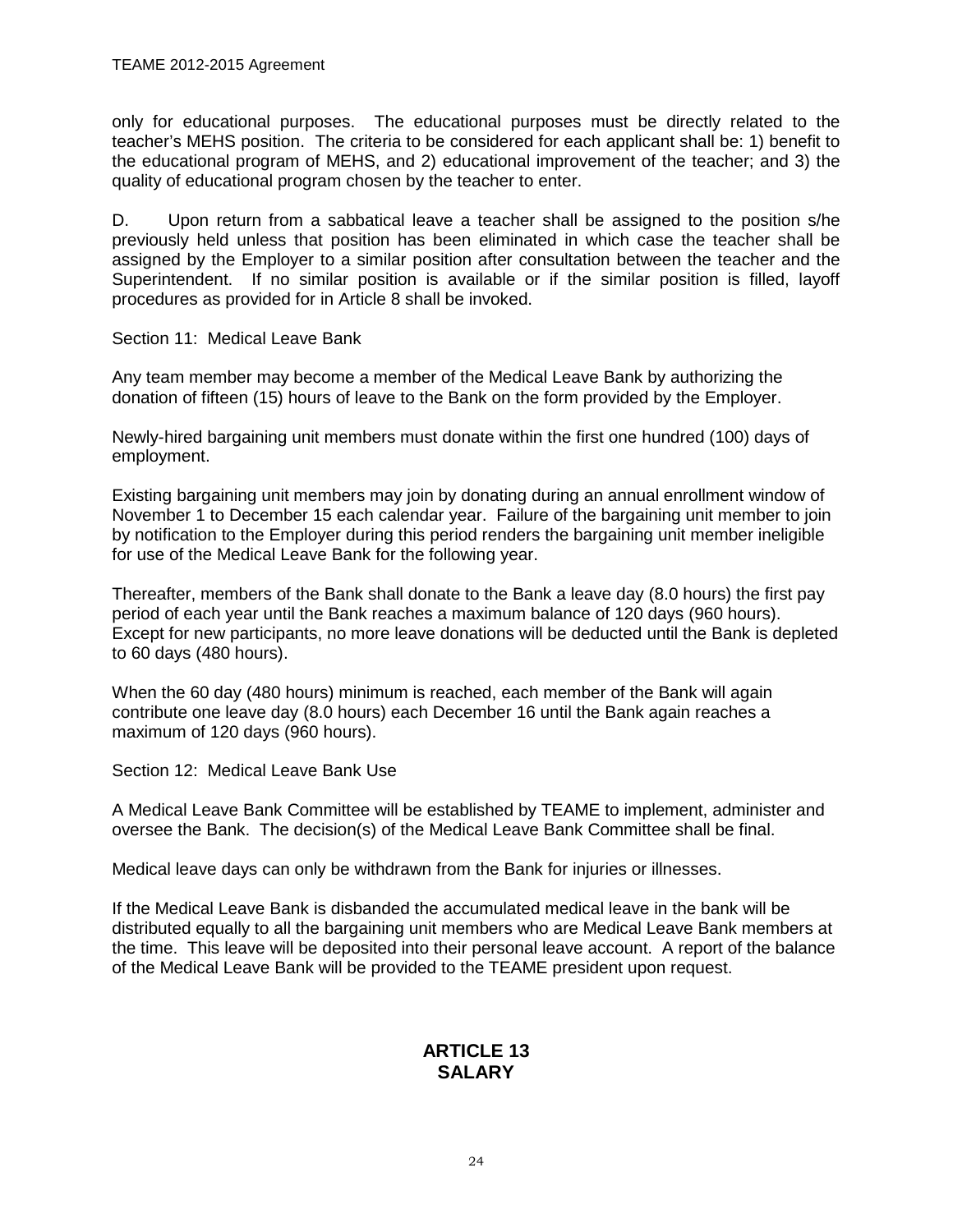<span id="page-24-0"></span>Section 1: Alaska Geographic Differential Pay

<span id="page-24-1"></span>A. Effective July 1, 2010, all members working in Sitka shall receive a Sitka Alaska geographical differential of 5% to the TEAME wage scale.

<span id="page-24-2"></span>Section 2: Compensation

Contracted teachers serving a school term of one hundred and seventy two (172) contract days or more shall be credited with a year of teaching service.

A. TEAME Salary Schedule effective 7/1/2012

| <b>Base Salary</b>    | \$40,142 |
|-----------------------|----------|
| <b>Step Year</b>      | \$2,015  |
| <b>Step Education</b> | \$2,015  |

| Years<br>οf<br>Service | <b>BA</b> | <b>BA+15</b> | <b>BA+30</b> | <b>MA</b> | $MA+15$  | $MA+30$  |
|------------------------|-----------|--------------|--------------|-----------|----------|----------|
| 0                      | \$40,142  | \$42,157     | \$44,172     | \$46,187  | \$48,202 | \$50,217 |
|                        | \$42,157  | \$44172      | \$46,187     | \$48,202  | \$50,217 | \$52,232 |
| $\overline{2}$         | \$44,172  | \$46,187     | \$48,202     | \$50,217  | \$52,232 | \$54,247 |
| 3                      | \$46,187  | \$48,202     | \$50,217     | \$52,232  | \$54,247 | \$56,262 |
| 4                      | \$48,202  | \$50,217     | \$52,232     | \$54,247  | \$56,262 | \$58,277 |
| 5                      | \$50,217  | \$52,232     | \$54,247     | \$56,262  | \$58,277 | \$60,292 |
| 6                      | \$52,232  | \$54,247     | \$56,262     | \$58,277  | \$60,292 | \$62,307 |
| 7                      |           | \$56,262     | \$58,277     | \$60,292  | \$62,307 | \$64,322 |
| 8                      |           |              | \$60,292     | \$62,307  | \$64,322 | \$66,337 |
| 9                      |           |              | \$62,307     | \$64,322  | \$66,337 | \$68,352 |
| 10                     |           |              |              | \$66,337  | \$68352  | \$70,367 |

<span id="page-24-3"></span>B. Effective July 1, 2012, the wages in effect on July 1, 2011, shall increase by two percent (2%).

Effective July 1, 2013, the above wage scale in effect on July 1, 2012, shall increase by one percent (1%)

| Years          | <b>BA</b>   | <b>BA+15</b> | <b>BA+30</b> | <b>MA</b>   | $MA+15$     | $MA+30$     |
|----------------|-------------|--------------|--------------|-------------|-------------|-------------|
| οf             |             |              |              |             |             |             |
| Service        |             |              |              |             |             |             |
|                | \$40,543.00 | \$42,578.00  | \$44,613.00  | \$46.648.00 | \$48,683.00 | 50,718.00\$ |
|                | \$42,578.00 | \$44,613.00  | \$46,648.00  | \$48,683.00 | \$50,718.00 | \$52,753.00 |
| $\overline{2}$ | \$44,613.00 | \$46,648.00  | \$48,683.00  | \$50,718.00 | \$52,753.00 | \$54,788.00 |
| 3              | \$46,648.00 | \$48,683.00  | \$50,718.00  | \$52,753.00 | \$54,788.00 | \$56,823.00 |
| 4              | \$48,683.00 | \$80,718.00  | \$52,753.00  | \$54,788.00 | \$56,823.00 | \$58,858.00 |
| 5              | \$50,718.00 | \$52,753.00  | \$54,788.00  | \$56,823.00 | \$58,858.00 | \$60,893.00 |
| 6              | \$52,753.00 | \$54,788.00  | \$56,823.00  | \$58,858.00 | \$60,893.00 | \$62,928.00 |
|                | \$          | \$56,823.00  | \$58,858.00  | \$60,893.00 | \$62,928.00 | \$64,963.00 |
| 8              | \$          |              | \$60,893.00  | \$62,928.00 | \$64,963.00 | \$66,998.00 |
| 9              | \$          | \$           | \$62,928.00  | \$64,963.00 | \$66,998.00 | \$69,033.00 |
| 10             | \$          | \$           | \$           | \$66,998.00 | \$69,033.00 | \$71,068.00 |

Effective July 1, 2014, the above wage scale in effect on July 1, 2013, shall increase by one percent (1%)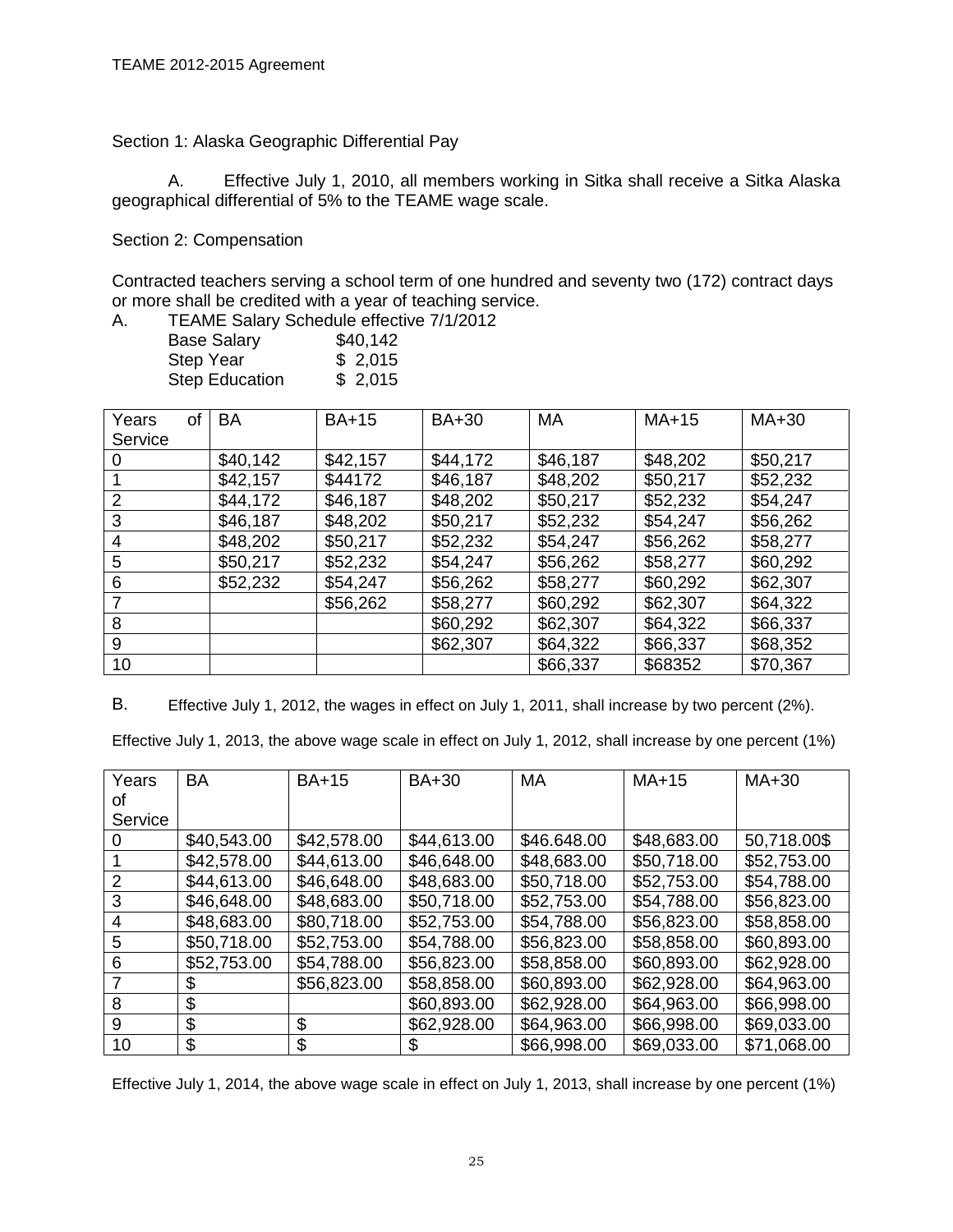| Years          | <b>BA</b>   | <b>BA+15</b> | <b>BA+30</b> | <b>MA</b>   | $MA+15$     | MA+30       |
|----------------|-------------|--------------|--------------|-------------|-------------|-------------|
| οt             |             |              |              |             |             |             |
| Service        |             |              |              |             |             |             |
| $\Omega$       | \$40,948.00 | \$43,003.00  | \$45,058.00  | \$47,113.00 | \$49,168.00 | \$51,223.00 |
|                | \$43,003.00 | \$45,058.00  | \$47,113.00  | \$49,168.00 | \$51,223.00 | \$53,278.00 |
| $\overline{2}$ | \$45,058.00 | \$47,113.00  | \$49,168.00  | \$51,223.00 | \$53,278.00 | \$55,333.00 |
| 3              | \$47,113.00 | \$49,168.00  | \$51,223.00  | \$53,278.00 | \$55,333.00 | \$57,388.00 |
| $\overline{4}$ | \$49,168.00 | \$51,223.00  | \$53,278.00  | \$55,333.00 | \$57,388.00 | \$59,443.00 |
| 5              | \$51,223.00 | \$53,278.00  | \$55,333.00  | \$57,388.00 | \$59,443.00 | \$61,498.00 |
| 6              | \$53,278.00 | \$55,333.00  | \$57,388.00  | \$59,443.00 | \$61,498.00 | \$63,553.00 |
| 7              | \$          | \$57,388.00  | \$59,443.00  | \$61,498.00 | \$63,553.00 | \$65,608.00 |
| 8              | \$          | \$           | \$61,498.00  | \$63,553.00 | \$65,608.00 | \$67,663.00 |
| 9              | \$          | \$           | \$63,553.00  | \$65,608.00 | \$67,663.00 | \$69,718.00 |
| 10             | \$          | \$           | S            | \$67,663.00 | \$69,718.00 | \$71773.00  |

<span id="page-25-0"></span>Section 3: Placement on Column

Each teacher shall be placed on the highest numbered row and column step for which s/he qualifies from the time the teacher received his/her teaching certificate issued by a state.

The total creditable years of teaching experience shall be the sum of:

A. Each year of teaching experience in an Alaska public school, whether operated by a school district, REAA, the State or the Bureau of Indian Affairs (BIA); and

Each year of teaching experience in a nationally, regionally or state-accredited public school outside Alaska, including over-seas schools; to a maximum of five (5) years.

B. Each year of certificated, international teaching experience up to a maximum of two (2) additional years with the approval of the superintendent.

Employees on the Teachers Salary Schedule who advance from one vertical column to another at any time shall move to the corresponding eligible step on the higher column, if s/he has filed notice of additional educational credit with the superintendent no later than November 1 of the current year.

Salary placement credit will be allowed for:

A. Applicable education courses, including all credits earned by a teacher for supervising a student teacher or intern teacher to a maximum of 6 credits out of every 15 credits recognized for movement from column to column on the salary schedule. This limitation on the counting of credits for supervising student or intern teachers becomes effective on July 1, 1998.

B. Courses applicable to the teacher's current teaching assignment.

- C. Courses in the teacher's major or minor field.
- D. Certain workshops will be allowed to the same extent as they are allowed with prior approval by the Department of Education and Early Development for renewal of a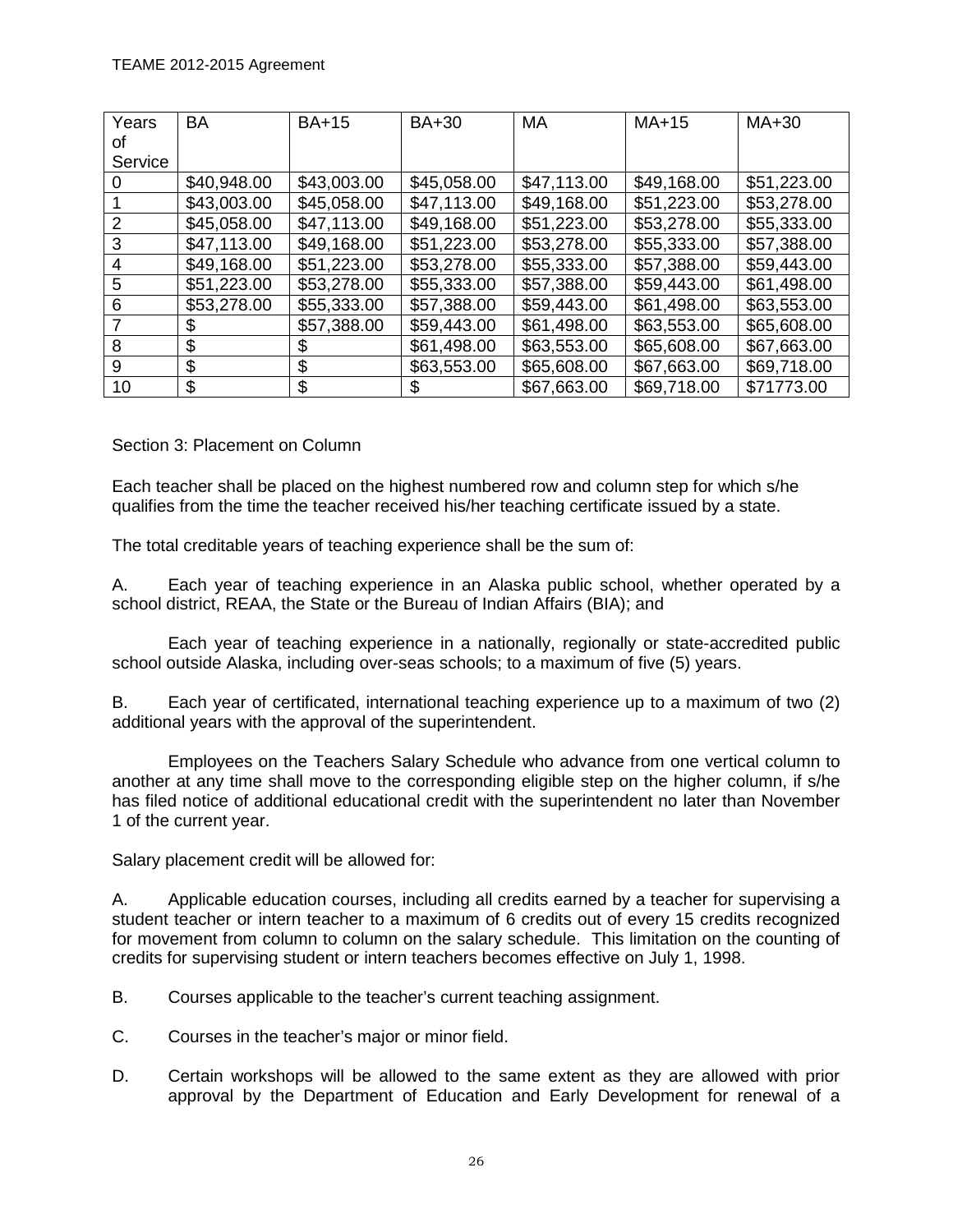## teaching certificate.

E. Any professional educational hours earned to secure an initial teaching certificate shall not be allowed for any additional range on the salary schedule unless the teacher is teaching in his/her major field.

The superintendent may approve substitutions for the above requirements if the circumstances are unique.

All certificated teaching staff who are assigned night duty and or weekend duty shall be paid at their regular rate plus an additional 3.75 percent of their daily rate.

All certificated teaching staff who are assigned to work school holidays or school vacation days shall be paid at a rate one and one-half  $(1 \frac{1}{2})$  times that of their normal per diem.

## Section 4. Employer Provided Health Insurance

The Employer will continue to provide a flexible benefits program for the provision of health insurance. Eligible employees will pay, by payroll deduction, any difference between the Employer's contribution and the total premium required to provide the coverage elected by the employee under the flexible benefits program. The Employer will seek to maintain a plan with prudent reserves and minimal cost shifting. This article will in no way limit the Commissioner's authority under AS 39.30.095B. Effective July 1, 2012 the Employer's health insurance contribution shall be increased to one thousand three hundred thirty dollars (\$1330) for each eligible employee per month. EffectiveJuly 1 of each subsequent year this agreement is in effect, the Employer's health insurance premium contribution will increase by the amount of money, for all employees, that is necessary to fund comparable coverage under the "Select Benefits Economy Medical/Audio/RX/Dental Plan". The eligibility of the employees and their dependents for coverage and the precise benefits to be provided will be as set forth in the insurance plan documents, consistent with AS 39.30.090.

The Employer will provide written notice to the Association of changes to the level of health insurance benefits at least sixty (60) days prior to implementation. The Employer expressly waives its right to require the Association to bargain collectively and the Association expressly waives its right to require the Employer to bargain collectively over all matters relating to the provision of a group health insurance plan established pursuant to AS 39.30.090 and AS 39.30.095. The Employer agrees to continue to require the provider under the Employer plan to provide a toll-free number for the purpose of handling inquiries and complaints to the provider.

## <span id="page-26-0"></span>Section 5: Contract Extensions

<span id="page-26-1"></span>Compensation for contract extensions within the regular school year shall be calculated at the employee's per diem rate. Compensation for contracts extended beyond the regular school year shall be at the per diem rate unless mutually agreed otherwise. The teacher's per diem rate shall be calculated by dividing the teacher's total salary by one hundred and eighty-eight (188) days. However, as of July 1 any change in the per diem will be reflected on new or continuing contracts.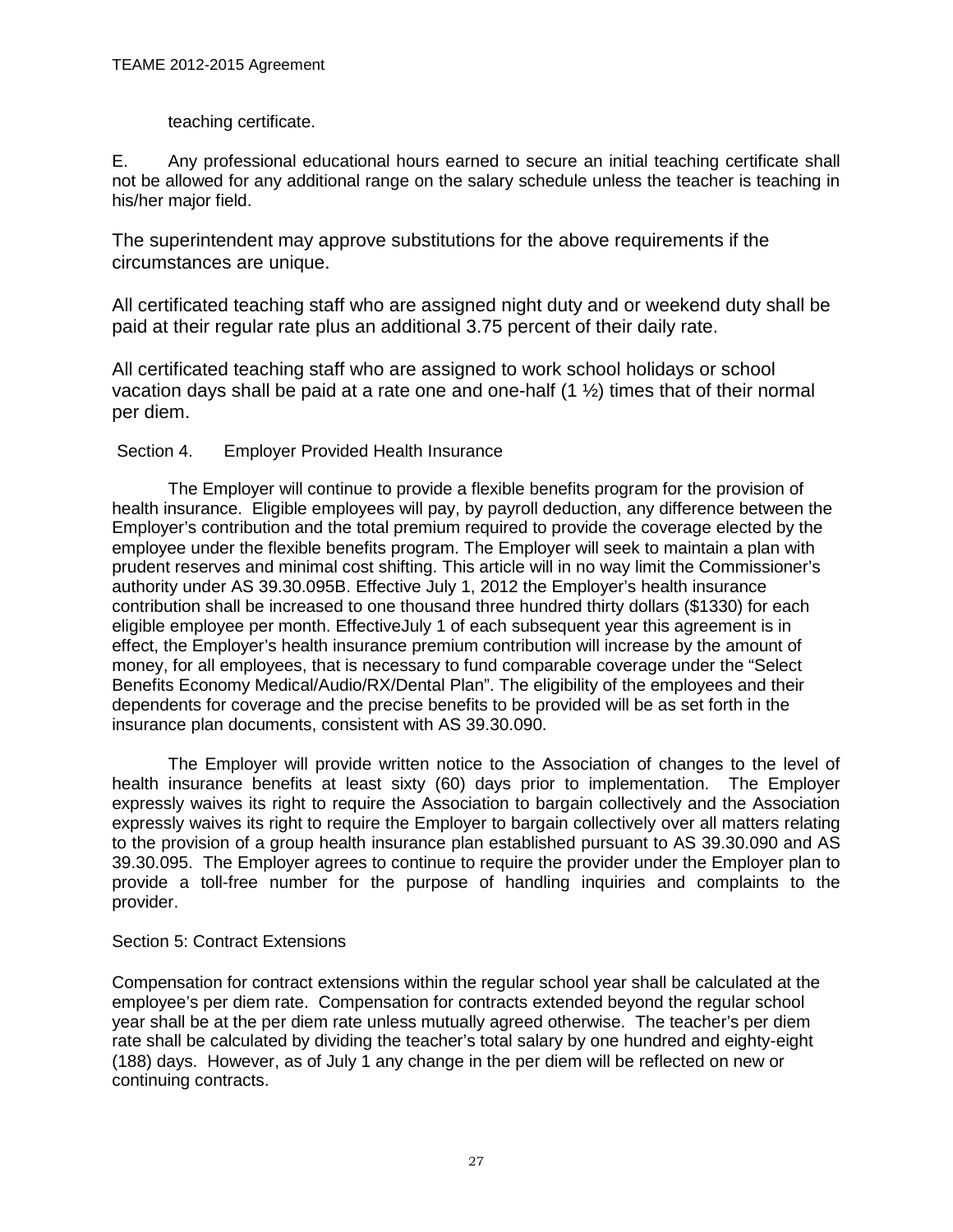Section 6: Student Activity Sponsorship

All Teacher sponsors will be compensated in accordance with the following provisions.

The employer shall annually review the extra curricular program to determine which activities shall be included.

If the administration cannot find a viable volunteer for a vacant student activity sponsorship, TEAME agrees to provide a viable candidate.

Student activity sponsorship is defined as direct supervision outside the work day for an activity club, or sport.

Ability to perform an activity sponsorship shall have no bearing on continued classroom teaching assignment or formal evaluation.

A copy of the completed, signed contract shall be given to the activity sponsor prior to the beginning of the activity.

A teacher may be released from any activity sponsorship contract for reasons of health, just cause, or for any reason which is mutually agreed to by the teacher and the employer. Termination initiated by the employer before completion of the contract is subject to the grievance procedure.

A. Authorized activities will be compensated by assignment to one of the seven (7) salary ranges each of which has four (4) experience steps. The percentages outlined are percentages of the BA /0 level, which includes the Geographic Differential Pay as a value on the salary schedule in effect at the time the activity is sponsored.

| Experience<br><b>Steps</b> |       | 2     | 3     | 4     | 5     | 6     |       |
|----------------------------|-------|-------|-------|-------|-------|-------|-------|
|                            |       |       |       |       |       |       |       |
| $\overline{0}$             | .0200 | .0400 | .0480 | .0560 | .0640 | .0880 | .1280 |
|                            | .0210 | .0420 | .0504 | .0588 | .0672 | .0924 | .1344 |
| 2                          | .0220 | .0440 | .0528 | .0616 | .0704 | .0968 | .1408 |
| 3                          | .0230 | .0460 | .0552 | .0644 | .0736 | .1012 | .1472 |
| $\overline{4}$             | .0240 | .0480 | .0576 | .0672 | .0768 | .1056 | .1536 |

Range

- B. Five (5) experience steps shall be allowed providing that:
	- 1. All experience is gained in the activity for which compensation is being considered.
	- 2. Only experience at MEHS will be credited.
	- 3. The attached schedule of activities and ranges shall be implemented for the duration of the agreement unless changes are mutually agreed to.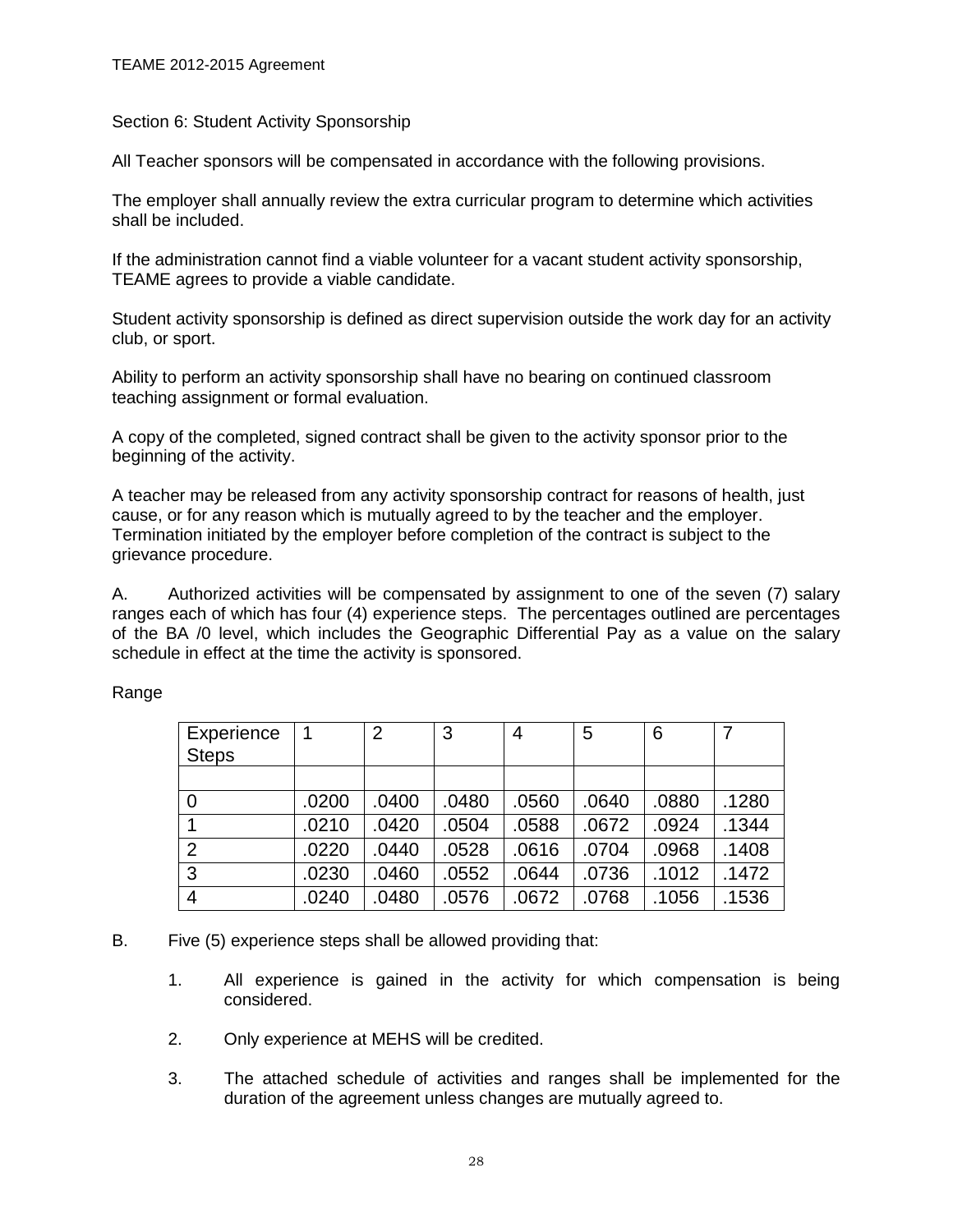C. Prior to the beginning of the activity the Employer shall make the final decision as to whether the activity will be authorized for compensation. Teachers shall not be required to perform activities from this schedule that have not been compensated.

D. Teachers will be eligible for the allowable per diem for required travel. Other expenses will be reimbursed only if pre-authorized,

E. Known activity sponsorship positions for the upcoming school year will be posted ten (10) working days prior to the conclusion of the academic school year. Whenever possible, activity sponsorships will be assigned prior to the end of the school year.

<span id="page-28-0"></span>Section 7: Student Activity Sponsorship Schedule

| Activity                                | Assigned Range |
|-----------------------------------------|----------------|
| <b>Activity Director</b>                | 7              |
| <b>Basketball</b>                       |                |
| <b>Varsity Boys</b>                     | 7              |
| <b>Varsity Girls</b>                    | 7              |
| <b>Assistant Boys</b>                   | 5              |
| <b>Assistant Girls</b>                  | 5              |
| Cross country                           |                |
| varsity                                 | 2              |
| assistant                               | 1              |
| Volleyball                              |                |
| varsity                                 | 7              |
| assistant                               | 5              |
| Wrestling                               |                |
| varsity                                 | 7              |
| assistant                               | 5              |
| Yearbook advisor                        | 4              |
| <b>National Honor Society</b>           | $\overline{2}$ |
| <b>Cheerleader Coach</b>                | 4              |
| <b>Student Counsel Advisor</b>          | 5              |
| <b>Battle of The Books Coordinator</b>  | 1              |
| <b>Future Teachers Club Coordinator</b> | 3              |
| Drama Debate and Forensics              | 4              |

<span id="page-28-1"></span>Section 8: Payroll Deductions

Within thirty (30) days after receipt of written authorization from the teacher, the State shall deduct from the salary of the employee and make appropriate remittance for:

NEA-AK and NEA dues. Such authorization shall continue in effect from year to year. Pursuant to such authorization, the State shall deduct one-tenth (1/10) of such dues form the regular semi-monthly pay warrant of the affected employee each month for the ten (10) months beginning in September and ending in June of each year. Amounts to be deducted shall be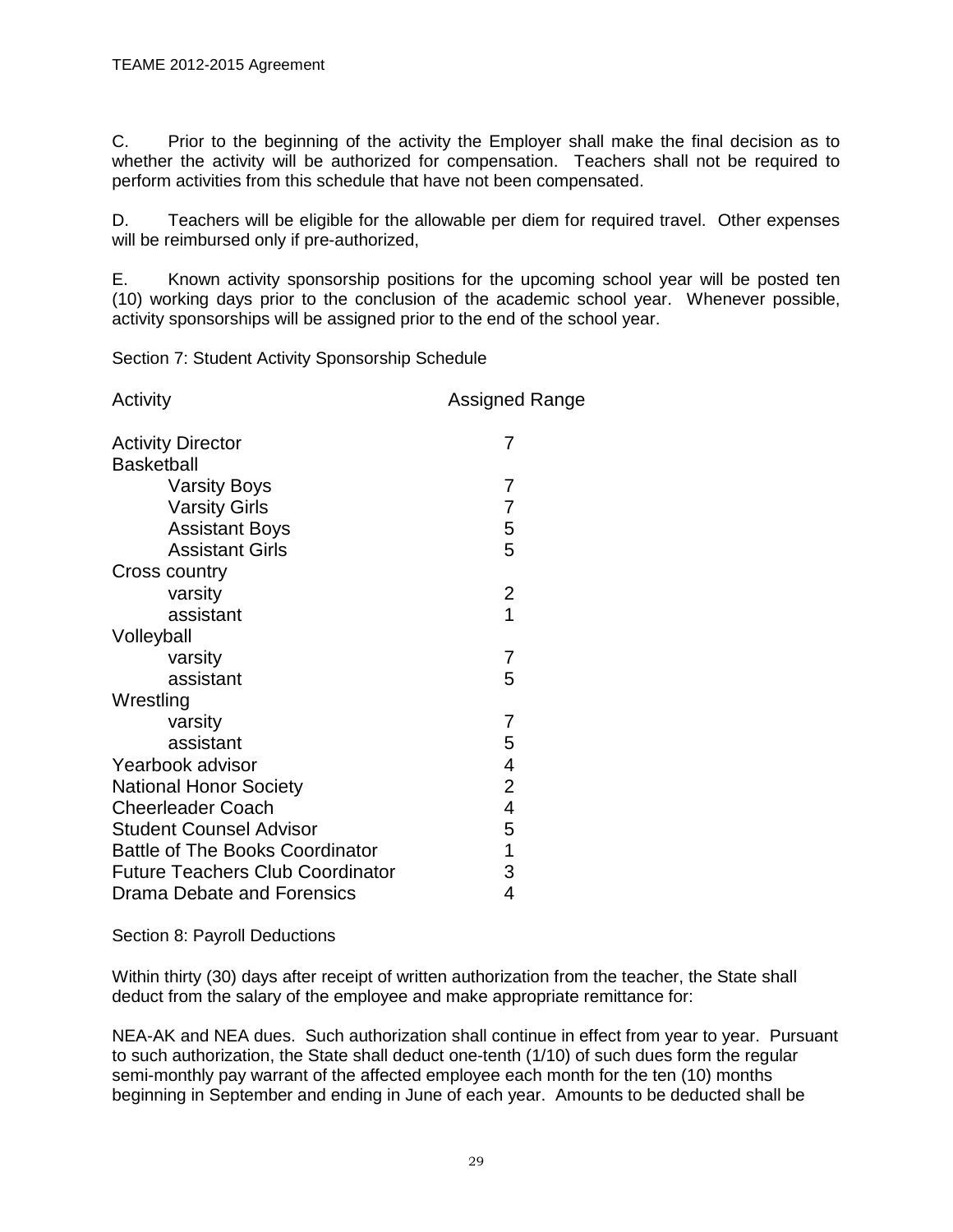supplied to the State through a schedule established by the Association. Any balance due upon the employee's termination of employment shall be deducted from such individual's final pay warrant.

The employee also reserves the right to authorize the State to deduct the entire amount from any designated pay warrant. Prior authorizations existing on the effective date of this Agreement shall continue in full force and effect into this and successor agreements unless and until revoked in writing by the employee between August 15 and September 15 of any school year. The State shall transmit to the Association the total semi-monthly deduction for the professional dues within ten (10) school days following each regular pay period with a listing of the employees for whom the deduction was made.

Deductions for tax sheltered annuities, and retirement or investment programs shall be authorized at the employee's request.

Direct deposits of pay warrants will be made upon request of the employee.

Pay warrants will be distributed over a twelve (12) month period in order to ensure year-round insurance coverage for MEHS teachers. The annual salary will be paid on a semi-monthly basis, consisting of twenty-four (24) approximately equal payments for the school year.

$$
(Semi-Monthly Salary = Annual Salary)
$$
  
24

Teacher Travel

Authorized travel, per diem and meal allowances will be paid in accordance with the State Administrative Manual AAM 60.010 - AAM 60.380, as revised.

## Activities Expenses

Authorized travel expenses incurred in conjunction with student activities which exceed the per diem advanced will be reimbursed upon the submission of receipts. This section applies only to expenditures on behalf of students and does not otherwise affect the travel and per diem entitlements of teachers.

<span id="page-29-0"></span>The parties agree that if a bi-weekly pay schedule becomes available in the future, it will be implemented at the State's convenience. Leave accrual and any other conditions or benefits calculated based on a semi-monthly pay cycle will be recalculated to ensure that the conditions or annual benefits are not reduced by a conversion to a bi-weekly pay cycle.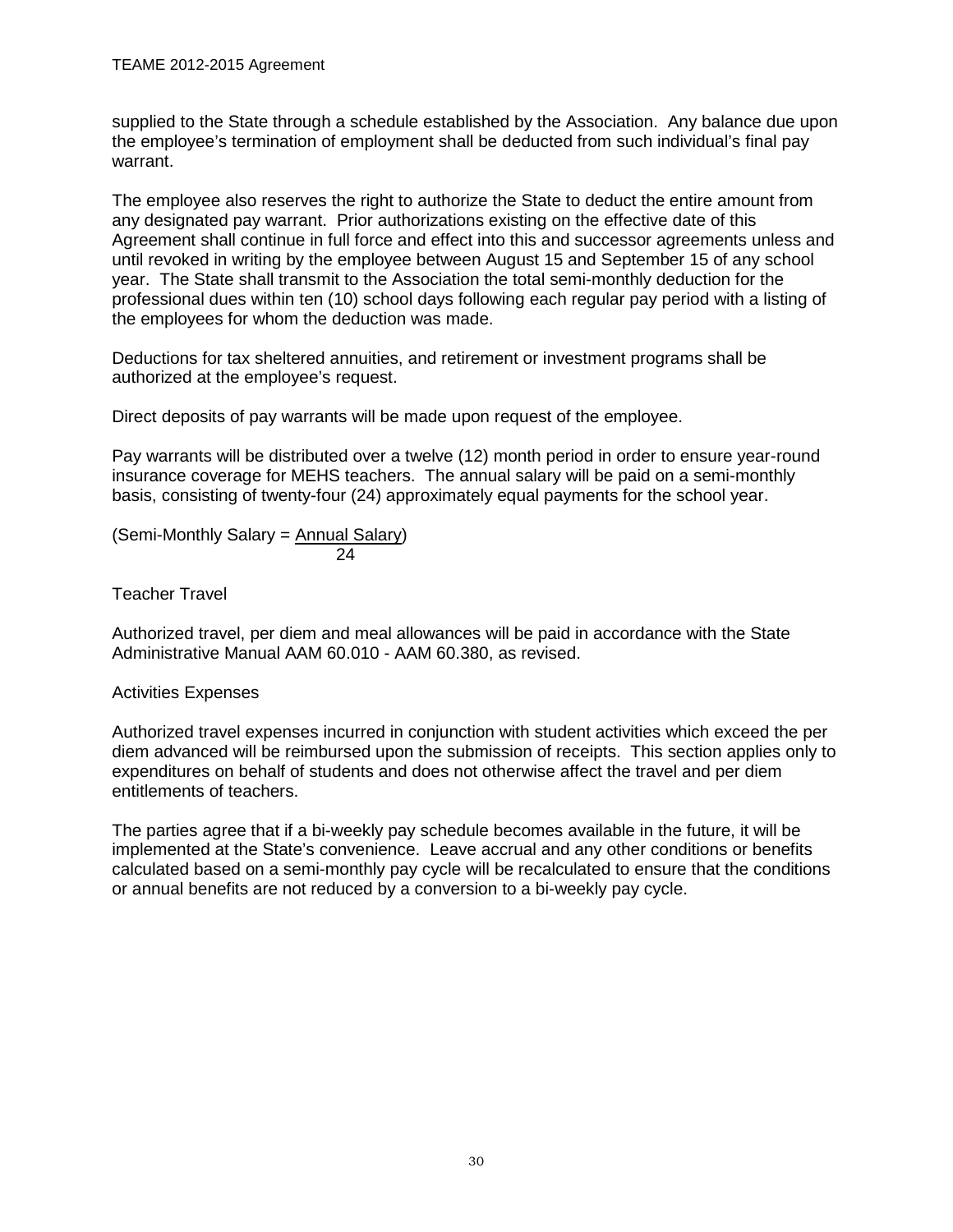## **ARTICLE 14 CONCLUSION OF COLLECTIVE BARGAINING**

<span id="page-30-0"></span>This Agreement is the entire Agreement between the Employer and TEAME. The parties acknowledge that they have fully bargained with respect to terms and conditions of employment and have settled them for the duration of this Agreement. This Agreement terminates all prior agreements and understandings and concludes all collective bargaining for the duration of this Agreement.

Prior to enacting any change in the terms and conditions of employment, as established by a specific provision of this Agreement, the Commissioner of the Department of Administration will obtain the approval of TEAME in the form of a Letter of Agreement. Prior to enacting any change in any mandatory subject of bargaining which is not established by a specific provision of this Agreement, or a subject of written negotiations proposal, TEAME will be notified in advance of the proposed change thereby enabling them to negotiate on that change.

In the event of any enactment by the Legislature that creates conditions not specifically covered by this Agreement, the parties agree to immediately negotiate a mutually satisfactory supplement covering such operations.

\_\_\_\_\_\_\_\_\_\_\_\_\_\_\_\_\_\_\_\_\_\_\_\_\_\_\_\_ \_\_\_\_\_\_\_\_\_\_\_\_\_\_\_\_\_\_\_\_\_\_\_\_\_\_\_\_\_\_\_

FOR THE TEACHERS EDUCATION ASSOCIATION OF MT. EDGECUMBE:

\_\_\_\_\_\_\_\_\_\_\_\_\_\_\_\_\_\_\_\_\_\_\_\_\_\_\_\_ \_\_\_\_\_\_\_\_\_\_\_\_\_\_\_\_\_\_\_\_\_\_\_\_\_\_\_\_\_\_ Becky Hultberg, Commissioner Mark Nance, President TEAME Department of Administration

Benthe Mertl-Posthumus Paul Fitzgibbon, Spokesperson Chief Spokesperson

\_\_\_\_\_\_\_\_\_\_\_\_\_\_\_\_\_\_\_\_\_\_\_\_\_\_\_\_ \_\_\_\_\_\_\_\_\_\_\_\_\_\_\_\_\_\_\_\_\_\_\_\_\_\_\_\_\_\_\_ Allison Hanzawa, Team Member Josh Arnold, Team Member

\_\_\_\_\_\_\_\_\_\_\_\_\_\_\_\_\_\_\_\_\_\_\_\_\_\_\_\_\_\_\_\_ \_\_\_\_\_\_\_\_\_\_\_\_\_\_\_\_\_\_\_\_\_\_\_\_\_\_\_\_\_\_\_\_ Julie Yancey, Team member Greg Raschick, Team member

Willie E. Anderson NEA-Alaska

\_\_\_\_\_\_\_\_\_\_\_\_\_\_\_\_\_\_\_\_\_\_\_\_\_\_\_\_\_\_\_\_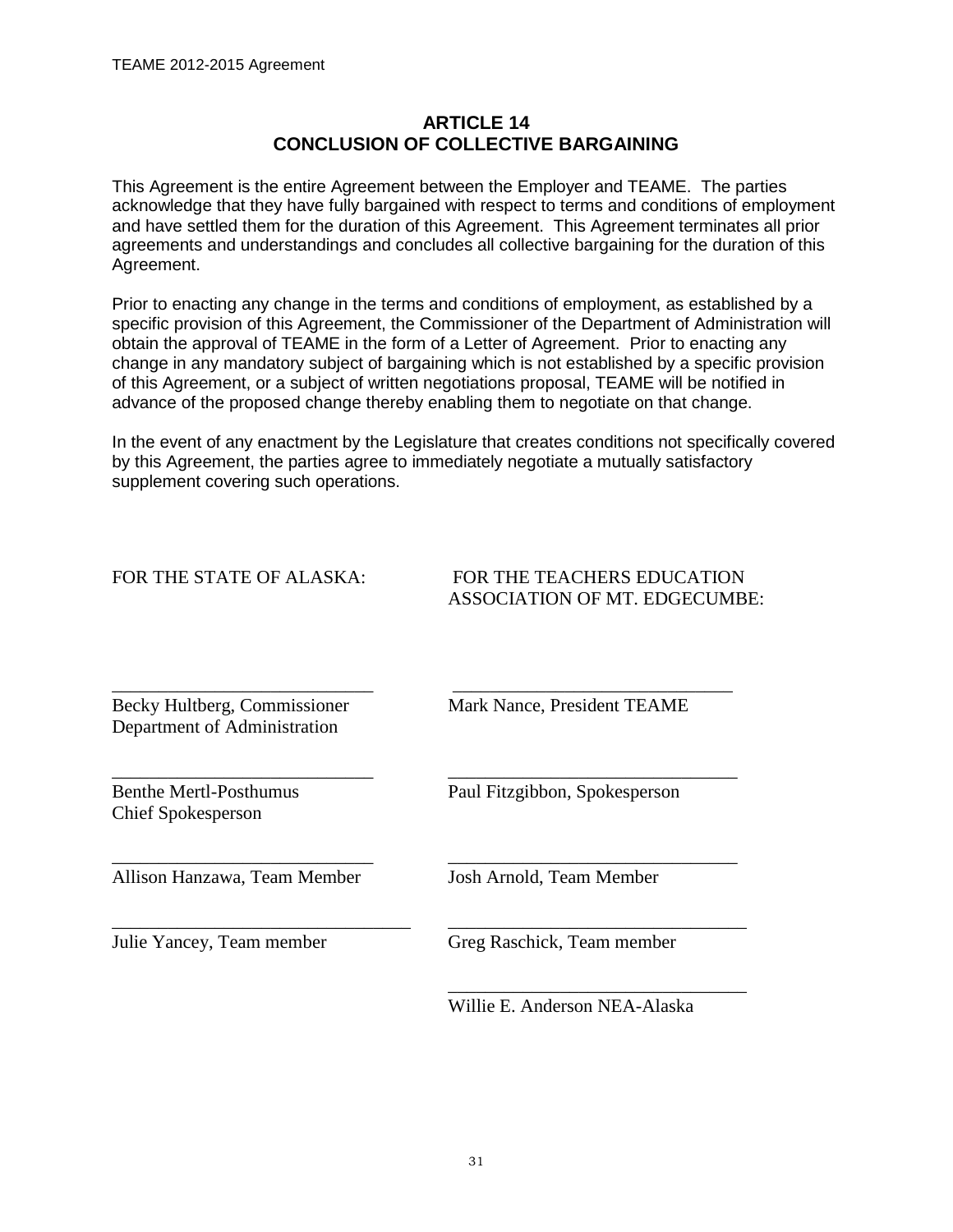| Index                                |                |
|--------------------------------------|----------------|
| agency fee                           | $\overline{4}$ |
| arbitration                          | 10             |
| authority of arbitrator              | 10             |
| <b>Board of Arbitrators</b>          | 10             |
| <b>USFMCS</b>                        | 10             |
| witnesses                            | 10             |
| association rights                   | 6              |
| access to buildings                  | 6              |
| access to information                | 6              |
| communication                        | 6              |
| steward leave                        | 6              |
| union leave bank                     | $\overline{7}$ |
| use of facilities and equipment      | 6              |
| continuing education                 | 19             |
| contract extensions                  | 27             |
| discipline                           | 14             |
| student discipline                   | 16             |
| dismissal                            | 14             |
| dues                                 | $\overline{4}$ |
| evaluations                          | 16             |
| non-tenured employees                | 16             |
| performance deficiency               | 17             |
| post-evaluation conference           | 17             |
| remediation                          | 17             |
| teacher evaluation of administrators | 17             |
| tenured employees                    | 17             |
| grievance procedure                  | $\sqrt{ }$     |
| date of receipt                      | $\,$ 8 $\,$    |
| grievance steps                      | 8              |
| arbitration                          | 9              |
| level four                           | 9              |
| level one                            | 8              |
| level three                          | 9              |
| level two                            | 9              |
| insurance                            | 26             |
| health insurance                     | 26             |
| layoff                               | 15             |
| leave                                | 19             |
| cash-in                              | 22             |
| donation                             | 20             |
| Federal Family and Medical Leave Act | 20             |
| health coverage                      | 20             |
| medical leave bank                   | 23             |
| personal leave                       | 19             |
| sabbatical leave                     | 22             |
| sick leave                           | 21             |
| steward leave<br>terminal leave      | 6              |
|                                      | 21             |
| legal assistance                     | 13             |
| good faith performance               | 13             |
| timely request                       | 13             |
| management standards                 | 3              |
| meal periods<br>medical leave bank   | 12<br>23       |
| nondiscrimination                    | 3              |
|                                      |                |